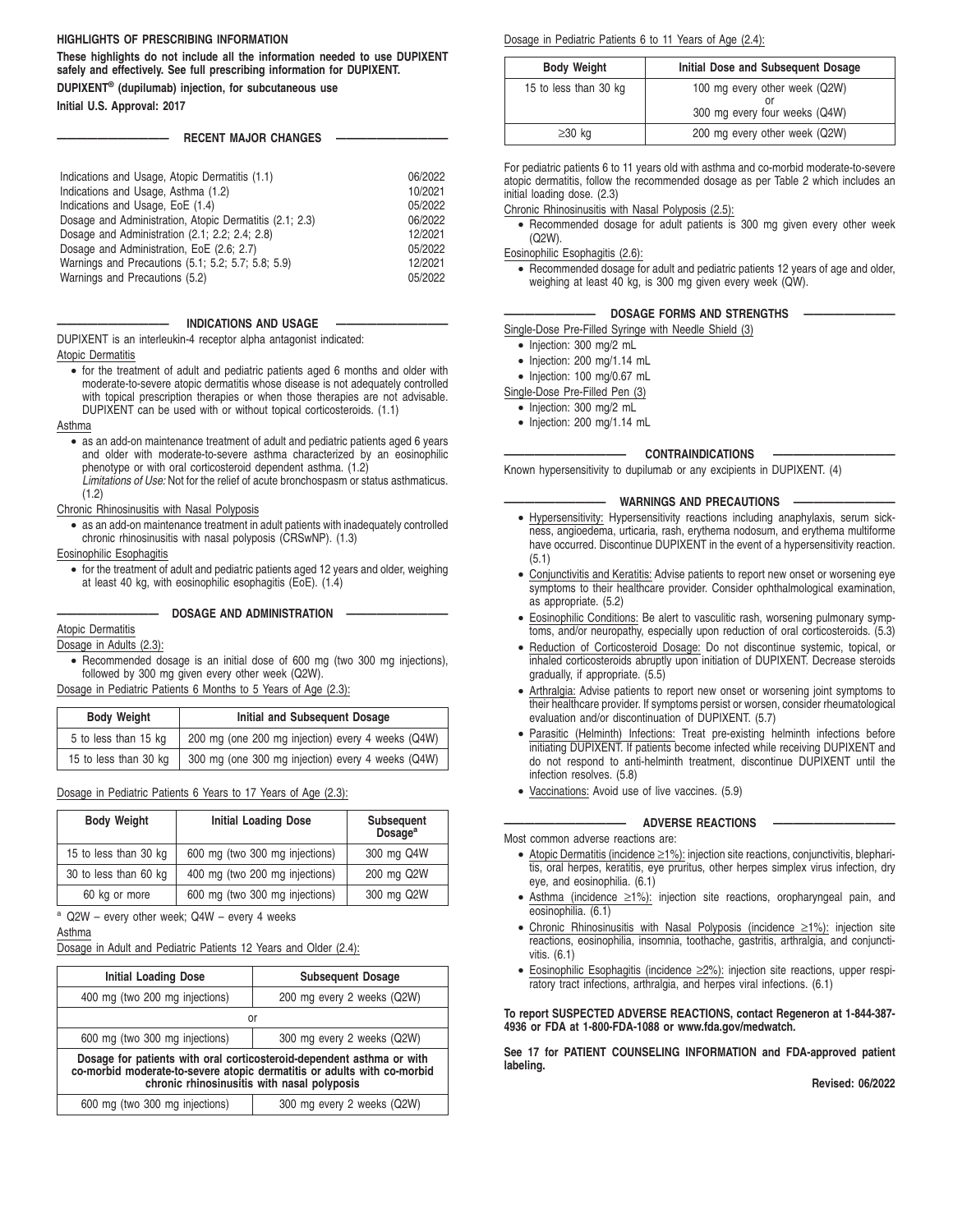## **FULL PRESCRIBING INFORMATION: CONTENTS**\*

## **1 INDICATIONS AND USAGE**

- 1.1 Atopic Dermatitis
- 1.2 Asthma
- 1.3 Chronic Rhinosinusitis with Nasal Polyposis
- 1.4 Eosinophilic Esophagitis

## **2 DOSAGE AND ADMINISTRATION**

- 2.1 Important Administration Instructions
- 2.2 Vaccination Prior to Treatment
- 2.3 Recommended Dosage for Atopic Dermatitis
- 2.4 Recommended Dosage for Asthma
- 2.5 Recommended Dosage for Chronic Rhinosinusitis with Nasal Polyposis
- 2.6 Recommended Dosage for Eosinophilic Esophagitis
- 2.7 Missed Doses
- 2.8 Preparation for Use

## **3 DOSAGE FORMS AND STRENGTHS**

**4 CONTRAINDICATIONS**

## **5 WARNINGS AND PRECAUTIONS**

- 5.1 Hypersensitivity
- 5.2 Conjunctivitis and Keratitis
- 5.3 Eosinophilic Conditions
- 5.4 Acute Asthma Symptoms or Deteriorating Disease
- 5.5 Risk Associated with Abrupt Reduction of Corticosteroid Dosage
- 5.6 Patients with Co-morbid Asthma
- 5.7 Arthralgia
- 5.8 Parasitic (Helminth) Infections<br>5.9 Vaccinations
- **Vaccinations**

# **FULL PRESCRIBING INFORMATION**

## **1 INDICATIONS AND USAGE**

## **1.1 Atopic Dermatitis**

DUPIXENT is indicated for the treatment of adult and pediatric patients aged 6 months and older with moderate-to-severe atopic dermatitis whose disease is not adequately controlled with topical prescription therapies or when those therapies are not advisable. DUPIXENT can be used with or without topical corticosteroids.

#### **1.2 Asthma**

DUPIXENT is indicated as an add-on maintenance treatment of adult and pediatric patients aged 6 years and older with moderate-to-severe asthma characterized by an eosinophilic phenotype or with oral corticosteroid dependent asthma [see Clinical Studies] (14)].

## Limitations of Use

DUPIXENT is not indicated for the relief of acute bronchospasm or status asthmaticus.

# **1.3 Chronic Rhinosinusitis with Nasal Polyposis**

DUPIXENT is indicated as an add-on maintenance treatment in adult patients with inadequately controlled chronic rhinosinusitis with nasal polyposis (CRSwNP).

## **1.4 Eosinophilic Esophagitis**

DUPIXENT is indicated for the treatment of adult and pediatric patients aged 12 years and older, weighing at least 40 kg, with eosinophilic esophagitis (EoE).

## **2 DOSAGE AND ADMINISTRATION**

**2.1 Important Administration Instructions**

DUPIXENT is administered by subcutaneous injection.

DUPIXENT is intended for use under the guidance of a healthcare provider. Provide proper training to patients and/or caregivers on the preparation and administration of DUPIXENT prior to use according to the ″Instructions for Use″.

Use of Pre-filled Pen or Pre-filled Syringe

The DUPIXENT pre-filled pen is for use in adult and pediatric patients aged 12 years and older.

The DUPIXENT pre-filled syringe is for use in adult and pediatric patients aged 6 months and older.

A caregiver or patient 12 years of age and older may inject DUPIXENT using the pre-filled syringe or pre-filled pen. In pediatric patients 12 to 17 years of age, administer DUPIXENT under the supervision of an adult.

In pediatric patients 6 months to 11 years of age, administer DUPIXENT pre-filled syringe by a caregiver.

## Administration Instructions

For atopic dermatitis and asthma patients taking an initial 600 mg dose, administer each of the two DUPIXENT 300 mg injections at different injection sites.

For atopic dermatitis and asthma patients taking an initial 400 mg dose, administer each of the two DUPIXENT 200 mg injections at different injection sites.

Administer subcutaneous injection into the thigh or abdomen, except for the 2 inches (5 cm) around the navel. The upper arm can also be used if a caregiver administers the injection.

Rotate the injection site with each injection. DO NOT inject DUPIXENT into skin that is tender, damaged, bruised, or scarred.

The DUPIXENT ″Instructions for Use″ contains more detailed instructions on the preparation and administration of DUPIXENT [see Instructions for Use].

## **6 ADVERSE REACTIONS**

- 6.1 Clinical Trials Experience
- 6.2 Immunogenicity
- 6.3 Postmarketing Experience

## **8 USE IN SPECIFIC POPULATIONS**

- 8.1 Pregnancy
- 8.2 Lactation
- 8.4 Pediatric Use
- 8.5 Geriatric Use
- **10 OVERDOSAGE**
- **11 DESCRIPTION**

## **12 CLINICAL PHARMACOLOGY**

- 12.1 Mechanism of Action
- 12.2 Pharmacodynamics
- 12.3 Pharmacokinetics

## **13 NONCLINICAL TOXICOLOGY**

- 13.1 Carcinogenesis, Mutagenesis, Impairment of Fertility
- **14 CLINICAL STUDIES**
	- 14.1 Atopic Dermatitis
	- 14.2 Asthma
	- 14.3 Chronic Rhinosinusitis with Nasal Polyposis
	- 14.4 Eosinophilic Esophagitis

## **16 HOW SUPPLIED/STORAGE AND HANDLING**

## **17 PATIENT COUNSELING INFORMATION**

Sections or subsections omitted from the full prescribing information **are not listed.**

## **2.2 Vaccination Prior to Treatment**

Consider completing all age-appropriate vaccinations as recommended by current immunization guidelines prior to initiating treatment with DUPIXENT [see Warnings and Precautions (5.9)].

## **2.3 Recommended Dosage for Atopic Dermatitis**

Dosage in Adults

The recommended dosage of DUPIXENT for adult patients is an initial dose of 600 mg (two 300 mg injections), followed by 300 mg given every other week (Q2W).

Dosage in Pediatric Patients 6 Months to 5 Years of Age

The recommended dosage of DUPIXENT for pediatric patients 6 months to 5 years of age is specified in Table 1.

| Table 1: Dosage of DUPIXENT in Pediatric Patients 6 Months to 5 Years of |  |  |
|--------------------------------------------------------------------------|--|--|
| Age with Atopic Dermatitis                                               |  |  |

| <b>Body Weight</b>    | Initial <sup>a</sup> and Subsequent Dosage        |
|-----------------------|---------------------------------------------------|
| 5 to less than 15 kg  | 200 mg (one 200 mg injection) every 4 weeks (Q4W) |
| 15 to less than 30 kg | 300 mg (one 300 mg injection) every 4 weeks (Q4W) |

<sup>a</sup> For pediatric patients 6 months to 5 years of age with atopic dermatitis, no initial loading dose is recommended.

#### Dosage in Pediatric Patients 6 Years to 17 Years of Age

The recommended dosage of DUPIXENT for pediatric patients 6 years to 17 years of age is specified in Table 2.

#### **Table 2: Dosage of DUPIXENT in Pediatric Patients 6 Years to 17 Years of** Age with Atopic Der

| Age with Alopic Demination |                                   |                                  |  |
|----------------------------|-----------------------------------|----------------------------------|--|
| <b>Body Weight</b>         | <b>Initial Loading Dose</b>       | <b>Subsequent Dosage</b>         |  |
| 15 to less than 30 kg      | 600 mg (two 300 mg<br>injections) | 300 mg every 4 weeks<br>(Q4W)    |  |
| 30 to less than 60 kg      | 400 mg (two 200 mg<br>injections) | 200 mg every other week<br>(Q2W) |  |
| 60 kg or more              | 600 mg (two 300 mg<br>injections) | 300 mg every other week<br>(Q2W) |  |

# Concomitant Topical Therapies

DUPIXENT can be used with or without topical corticosteroids. Topical calcineurin inhibitors may be used, but should be reserved for problem areas only, such as the face, neck, intertriginous and genital areas.

## **2.4 Recommended Dosage for Asthma**

Dosage in Adult and Pediatric Patients 12 Years and Older

The recommended dosage of DUPIXENT for adult and pediatric patients 12 years of age and older is specified in Table 3.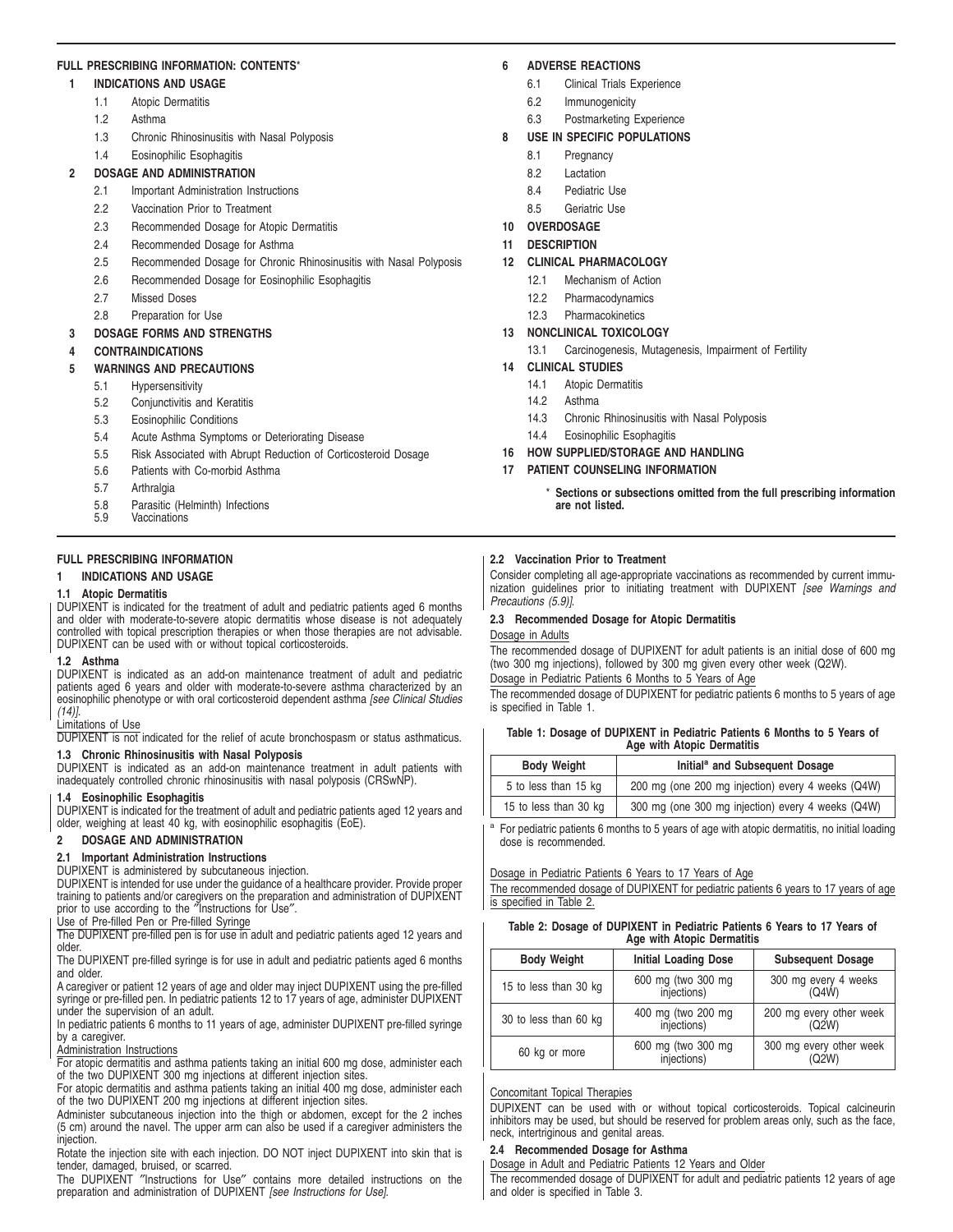#### **Table 3: Dosage of DUPIXENT in Adult and Pediatric Patients 12 Years and Older with Asthma**

| <b>Initial Loading Dose</b>                                                                                                                                                                     | <b>Subsequent Dosage</b>   |  |
|-------------------------------------------------------------------------------------------------------------------------------------------------------------------------------------------------|----------------------------|--|
| 400 mg (two 200 mg injections)                                                                                                                                                                  | 200 mg every 2 weeks (Q2W) |  |
| or                                                                                                                                                                                              |                            |  |
| 600 mg (two 300 mg injections)                                                                                                                                                                  | 300 mg every 2 weeks (Q2W) |  |
| Dosage for patients with oral corticosteroid-dependent asthma or with<br>co-morbid moderate-to-severe atopic dermatitis or adults with co-morbid<br>chronic rhinosinusitis with nasal polyposis |                            |  |
| 600 mg (two 300 mg injections)                                                                                                                                                                  | 300 mg every 2 weeks (Q2W) |  |

#### Dosage in Pediatric Patients 6 to 11 Years of Age

The recommended dosage of DUPIXENT for pediatric patients 6 to 11 years of age is specified in Table 4.

#### **Table 4: Dosage of DUPIXENT in Pediatric Patients 6 to 11 Years of Age with Asthma**

| <b>Body Weight</b>    | Initial <sup>a</sup> and Subsequent Dosage                     |
|-----------------------|----------------------------------------------------------------|
| 15 to less than 30 kg | 100 mg every other week (Q2W)<br>300 mg every four weeks (Q4W) |
| $\geq$ 30 kg          | 200 mg every other week (Q2W)                                  |

<sup>a</sup> For pediatric patients 6 to 11 years of age with asthma, no initial loading dose is recommended.

For pediatric patients 6 to 11 years of age with asthma and co-morbid moderate-to-severe atopic dermatitis, follow the recommended dosage as per Table 2 which includes an initial loading dose [see Dosage and Administration (2.3)].

#### **2.5 Recommended Dosage for Chronic Rhinosinusitis with Nasal Polyposis**

The recommended dosage of DUPIXENT for adult patients is 300 mg given every other week.

#### **2.6 Recommended Dosage for Eosinophilic Esophagitis**

The recommended dosage of DUPIXENT for adult and pediatric patients 12 years of age and older, weighing at least 40 kg, is 300 mg given every week (QW).

## **2.7 Missed Doses**

If a weekly dose is missed, administer the dose as soon as possible, and start a new weekly schedule from the date of the last administered dose.

If an every other week dose is missed, administer the injection within 7 days from the missed dose and then resume the patient's original schedule. If the missed dose is not administered within 7 days, wait until the next dose on the original schedule.

If an every 4 week dose is missed, administer the injection within 7 days from the missed dose and then resume the patient's original schedule. If the missed dose is not administered within 7 days, administer the dose, starting a new schedule based on this date.

#### **2.8 Preparation for Use**

Before injection, remove DUPIXENT from the refrigerator and allow DUPIXENT to reach room temperature (45 minutes for the 300 mg/2 mL pre-filled syringe or pre-filled pen, 30 minutes for the 200 mg/1.14 mL pre-filled syringe or pre-filled pen, and 100 mg/0.67 mL pre-filled syringe) without removing the needle cap. After removal from the refrigerator, DUPIXENT must be used within 14 days or discarded.

Inspect DUPIXENT visually for particulate matter and discoloration prior to administration. DUPIXENT is a clear to slightly opalescent, colorless to pale yellow solution. Do not use if the liquid contains visible particulate matter, is discolored or cloudy (other than clear to slightly opalescent, colorless to pale yellow). DUPIXENT does not contain preservatives; therefore, discard any unused product remaining in the pre-filled syringe or pre-filled pen.

#### **3 DOSAGE FORMS AND STRENGTHS**

DUPIXENT is a clear to slightly opalescent, colorless to pale yellow solution in a: Single-dose pre-filled syringe with needle shield as:

- Injection: 300 mg/2 mL
- Injection: 200 mg/1.14 mL

• Injection: 100 mg/0.67 mL

Single-dose pre-filled pen as:

- Injection: 300 mg/2 mL
- Injection: 200 mg/1.14 mL

## **4 CONTRAINDICATIONS**

DUPIXENT is contraindicated in patients who have known hypersensitivity to dupilumab<br>or any excipients of DUPIXENT *[see Warnings and Precautions (5.1)]*.

## **5 WARNINGS AND PRECAUTIONS**

#### **5.1 Hypersensitivity**

Hypersensitivity reactions, including anaphylaxis, serum sickness or serum sickness-like reactions, angioedema, generalized urticaria, rash, erythema nodosum, and erythema multiforme have been reported. If a clinically significant hypersensitivity reaction occurs, institute appropriate therapy and discontinue DUPIXENT [see Adverse Reactions (6.1, 6.2, 6.3)].

## **5.2 Conjunctivitis and Keratitis**

Conjunctivitis and keratitis adverse reactions have been reported in clinical trials.

Conjunctivitis and keratitis occurred more frequently in atopic dermatitis subjects who received DUPIXENT compared to those who received placebo. Conjunctivitis was the most frequently reported eye disorder. Most subjects with conjunctivitis or keratitis recovered or were recovering during the treatment period [see Adverse Reactions (6.1)]. In subjects with CRSwNP, the frequency of conjunctivitis was 2% in the DUPIXENT group compared to 1% in the placebo group in the 24-week safety pool; these subjects recovered. There were no cases of keratitis reported in the CRSwNP development program [see Adverse Reactions (6.1)].

Among subjects with asthma, the frequencies of conjunctivitis and keratitis were similar between DUPIXENT and placebo [see Adverse Reactions (6.1)].

Among subjects with EoE, the frequency of conjunctivitis and keratitis was 0% and 0% in the DUPIXENT group and 2% and 0% in the placebo group, respectively [see Adverse Reactions (6.1)].

Conjunctivitis and keratitis adverse events have also been reported with DUPIXENT in postmarketing settings, predominantly in atopic dermatitis patients. Some patients reported visual disturbances (e.g., blurred vision) associated with conjunctivitis or keratitis. Advise patients to report new onset or worsening eye symptoms to their healthcare provider. Consider ophthalmological examination for patients who develop conjunctivitis that does not resolve following standard treatment or signs and symptoms suggestive of keratitis, as appropriate [see Adverse Reactions (6.1)].

## **5.3 Eosinophilic Conditions**

Patients being treated for asthma may present with serious systemic eosinophilia sometimes presenting with clinical features of eosinophilic pneumonia or vasculitis consistent with eosinophilic granulomatosis with polyangiitis, conditions which are often treated with systemic corticosteroid therapy. These events may be associated with the reduction of oral corticosteroid therapy. Healthcare providers should be alert to vasculitic rash, worsening pulmonary symptoms, cardiac complications, and/or neuropathy presenting in their patients with eosinophilia. Cases of eosinophilic pneumonia were reported in adult subjects who participated in the asthma development program and cases of vasculitis consistent with eosinophilic granulomatosis with polyangiitis have been reported with DUPIXENT in adult subjects who participated in the asthma development program as well as in adult subjects with co-morbid asthma in the CRSwNP development program. A causal association between DUPIXENT and these conditions has not been established.

## **5.4 Acute Asthma Symptoms or Deteriorating Disease**

DUPIXENT should not be used to treat acute asthma symptoms or acute exacerbations. Do not use DUPIXENT to treat acute bronchospasm or status asthmaticus. Patients should seek medical advice if their asthma remains uncontrolled or worsens after initiation of treatment with DUPIXENT.

## **5.5 Risk Associated with Abrupt Reduction of Corticosteroid Dosage**

Do not discontinue systemic, topical, or inhaled corticosteroids abruptly upon initiation of therapy with DUPIXENT. Reductions in corticosteroid dose, if appropriate, should be gradual and performed under the direct supervision of a healthcare provider. Reduction in corticosteroid dose may be associated with systemic withdrawal symptoms and/or unmask conditions previously suppressed by systemic corticosteroid therapy.

#### **5.6 Patients with Co-morbid Asthma**

Advise patients with co-morbid asthma not to adjust or stop their asthma treatments without consultation with their physicians.

#### **5.7 Arthralgia**

Arthralgia has been reported with the use of DUPIXENT with some patients reporting gait disturbances or decreased mobility associated with joint symptoms; some cases resulted<br>in hospitalization *[see Adverse Reactions (6.1)]*. In postmarketing reports, onset of arthralgia was variable, ranging from days to months after the first dose of DUPIXENT. Some patients' symptoms resolved while continuing treatment with DUPIXENT and other patients recovered or were recovering following discontinuation of DUPIXENT.

Advise patients to report new onset or worsening joint symptoms to their healthcare provider. If symptoms persist or worsen, consider rheumatological evaluation and/or discontinuation of DUPIXENT.

#### **5.8 Parasitic (Helminth) Infections**

Patients with known helminth infections were excluded from participation in clinical studies. It is unknown if DUPIXENT will influence the immune response against helminth infections. Treat patients with pre-existing helminth infections before initiating therapy with DUPIXENT. If patients become infected while receiving treatment with DUPIXENT and do not respond to anti-helminth treatment, discontinue treatment with DUPIXENT until the infection resolves. Adverse reactions of helminth infections (5 cases of enterobiasis and 1 case of ascariasis) were reported in pediatric patients 6 to 11 years old who participated in the pediatric asthma development program [see Adverse Reactions (6.1)].

#### **5.9 Vaccinations**

Consider completing all age-appropriate vaccinations as recommended by current immunization guidelines prior to initiating treatment with DUPIXENT. Avoid use of live vaccines in patients treated with DUPIXENT. It is unknown if administration of live vaccines during DUPIXENT treatment will impact the safety or effectiveness of these vaccines. Limited data are available regarding coadministration of DUPIXENT with non-live vaccines [see Clinical Pharmacology (12.2)].

### **6 ADVERSE REACTIONS**

The following clinically significant adverse reactions are described elsewhere in the labeling:

- Hypersensitivity [see Warnings and Precautions (5.1)]
- Conjunctivitis and Keratitis [see Warnings and Precautions (5.2)]
- Arthralgia [see Warnings and Precautions (5.7)]

#### **6.1 Clinical Trials Experience**

Because clinical trials are conducted under widely varying conditions, adverse reaction rates observed in the clinical trials of a drug cannot be directly compared to rates in the clinical trials of another drug and may not reflect the rates observed in practice.

## Adults with Atopic Dermatitis

Three randomized, double-blind, placebo-controlled, multicenter trials (SOLO 1, SOLO 2, and CHRONOS) and one dose-ranging trial (AD-1021) evaluated the safety of DUPIXENT in subjects with moderate-to-severe atopic dermatitis. The safety population had a mean age of 38 years; 41% of subjects were female, 67% were White, 24% were Asian, and 6% were Black; in terms of co-morbid conditions, 48% of the subjects had asthma, 49% had allergic rhinitis, 37% had food allergy, and 27% had allergic conjunctivitis. In these 4 trials, 1472 subjects were treated with subcutaneous injections of DUPIXENT, with or without concomitant topical corticosteroids (TCS).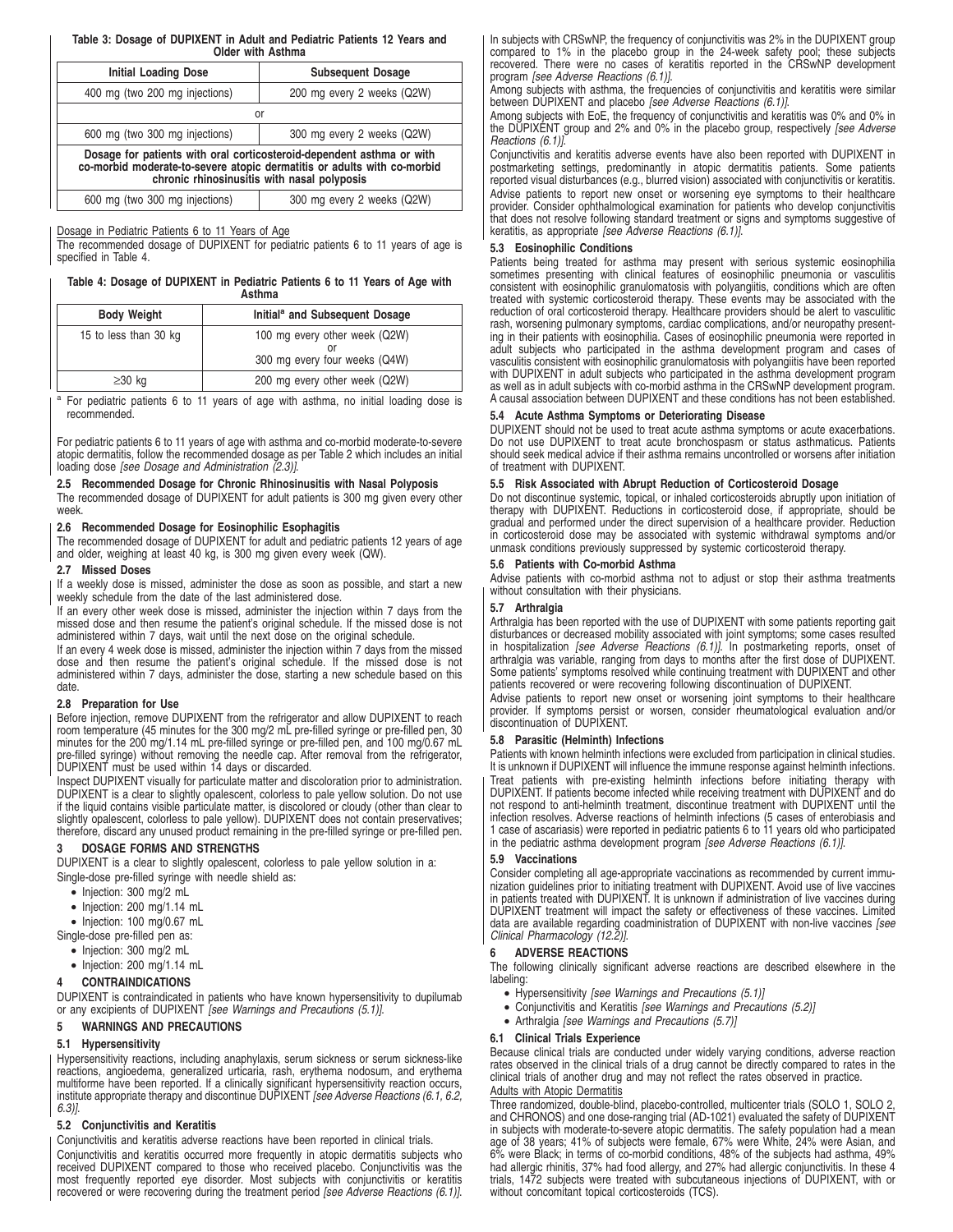A total of 739 subjects were treated with DUPIXENT for at least 1 year in the development program for moderate-to-severe atopic dermatitis.

SOLO 1, SOLO 2, and AD-1021 compared the safety of DUPIXENT monotherapy to placebo through Week 16. CHRONOS compared the safety of DUPIXENT + TCS to placebo + TCS through Week 52.

AD-1225 is a multicenter, open-label extension (OLE) study which assessed the long-term safety of repeat doses of DUPIXENT (through 148 weeks of treatment) in adults with moderate-to-severe AD who had previously participated in controlled studies of DUPIXENT or had been screened for SOLO 1 or SOLO 2. The safety data in AD-1225<br>reflect exposure to DUPIXENT in 2677 subjects, including 2254 exposed for at least 52<br>weeks, 1192 exposed for at least 100 weeks, and 357 expos In AD-1225, 99.7% of subjects were exposed to DUPIXENT 300 mg weekly dosing (QW). Weeks 0 to 16 (SOLO 1, SOLO 2, CHRONOS, and AD-1021)

In DUPIXENT monotherapy trials (SOLO 1, SOLO 2, and AD-1021) through Week 16, the proportion of subjects who discontinued treatment because of adverse events was 1.9% in both the DUPIXENT 300 mg Q2W and placebo groups. Table 5 summarizes the adverse reactions that occurred at a rate of at least 1% in the DUPIXENT 300 mg Q2W monotherapy groups, and in the DUPIXENT + TCS group, all at a higher rate than in their respective comparator groups during the first 16 weeks of treatment.

#### **Table 5: Adverse Reactions Occurring in** ≥**1% of the DUPIXENT Monotherapy Group or the DUPIXENT + TCS Group in the Atopic Dermatitis Trials through Week 16**

| DUPIXENT Monotherapy <sup>a</sup><br>Adverse |                                            |                      | DUPIXENT + TCS <sup>b</sup>                       |                         |
|----------------------------------------------|--------------------------------------------|----------------------|---------------------------------------------------|-------------------------|
| Reaction                                     | <b>DUPIXENT</b><br>300 mg Q2W <sup>c</sup> | Placebo              | <b>DUPIXENT</b><br>300 mg $Q2W^c +$<br><b>TCS</b> | Placebo +<br><b>TCS</b> |
|                                              | $N = 529$<br>$n$ (%)                       | $N = 517$<br>$n$ (%) | $N = 110$<br>$n$ (%)                              | $N = 315$<br>$n$ (%)    |
| Injection site<br>reaction                   | 51 (10)                                    | 28(5)                | 11(10)                                            | 18(6)                   |
| Conjunctivitis <sup>d</sup>                  | 51 (10)                                    | 12(2)                | 10(9)                                             | 15(5)                   |
| <b>Blepharitis</b>                           | $2 (-1)$                                   | $1 (-1)$             | 5(5)                                              | 2(1)                    |
| Oral herpes                                  | 20(4)                                      | 8(2)                 | 3(3)                                              | 5(2)                    |
| Keratitis <sup>e</sup>                       | $1 (-1)$                                   | 0                    | 4(4)                                              | 0                       |
| Eye pruritus                                 | 3(1)                                       | $1$ (<1)             | 2(2)                                              | 2(1)                    |
| Other herpes<br>simplex virus<br>infectionf  | 10(2)                                      | 6(1)                 | 1(1)                                              | $1 (-1)$                |
| Dry eye                                      | $1$ ( $<$ 1)                               | 0                    | 2(2)                                              | $1$ ( $<$ 1)            |

<sup>a</sup> Pooled analysis of SOLO 1, SOLO 2, and AD-1021.

<sup>b</sup> Analysis of CHRONOS where subjects were on background TCS therapy.

<sup>c</sup> DUPIXENT 600 mg at Week 0, followed by 300 mg every two weeks.

- <sup>d</sup> Conjunctivitis cluster includes conjunctivitis, allergic conjunctivitis, bacterial conjunctivitis, viral conjunctivitis, giant papillary conjunctivitis, eye irritation, and eye inflammation.
- e Keratitis cluster includes keratitis, ulcerative keratitis, allergic keratitis, atopic keratoconjunctivitis, and ophthalmic herpes simplex.
- Other herpes simplex virus infection cluster includes herpes simplex, genital herpes, herpes simplex otitis externa, and herpes virus infection, but excludes eczema herpeticum.

## Safety through Week 52 (CHRONOS)

In the DUPIXENT with concomitant TCS trial (CHRONOS) through Week 52, the proportion of subjects who discontinued treatment because of adverse events was 1.8% in DUPIXENT 300 mg Q2W + TCS group and 7.6% in the placebo + TCS group. Two subjects discontinued DUPIXENT because of adverse reactions: atopic dermatitis (1 subject) and exfoliative dermatitis (1 subject).

The safety profile of DUPIXENT + TCS through Week 52 was generally consistent with the safety profile observed at Week 16.

Safety through 148 Weeks (AD-1225)

The long-term safety profile observed in this trial through 148 weeks was generally consistent with the safety profile of DUPIXENT observed in controlled studies.

Pediatric Subjects 12 to 17 Years of Age with Atopic Dermatitis

The safety of DUPIXENT was assessed in a trial of 250 pediatric subjects 12 to 17 years of age with moderate-to-severe atopic dermatitis (AD-1526). The safety profile of DUPIXENT in these subjects through Week 16 was similar to the safety profile seen in adults with atopic dermatitis.

The long-term safety of DUPIXENT was assessed in an open-label extension study in pediatric subjects 12 to 17 years of age with moderate-to-severe atopic dermatitis (AD-1434). The safety profile of DUPIXENT in subjects followed through Week 52 was similar to the safety profile observed at Week 16 in AD-1526. The long-term safety profile of DUPIXENT observed in pediatric subjects 12 to 17 years of age was consistent with that seen in adults with atopic dermatitis.

#### Pediatric Subjects 6 to 11 Years of Age with Atopic Dermatitis

The safety of DUPIXENT with concomitant TCS was assessed in a trial of 367 pediatric subjects 6 to 11 years of age with severe atopic dermatitis (AD-1652). The safety profile of DUPIXENT + TCS in these subjects through Week 16 was similar to the safety profile from trials in adult and pediatric subjects 12 to 17 years of age with atopic dermatitis.

The long-term safety of DUPIXENT  $\pm$  TCS was assessed in an open-label extension study of 368 pediatric subjects 6 to 11 years of age with atopic dermatitis (AD-1434). Among subjects who entered this study, 110 (30%) had moderate and 72 (20%) had severe atopic dermatitis at the time of enrollment in AD-1434. The safety profile of DUPIXENT  $\pm$  TCS in subjects followed through Week 52 was similar to the safety profile observed through<br>Week 16 in AD-1652. The long-term safety profile of DUPIXENT ± TCS observed in

pediatric subjects 6 to 11 years of age was consistent with that seen in adult and pediatric subjects 12 to 17 years of age with atopic dermatitis [see Use in Specific Populations  $(8.4)$ ].

#### Pediatric Subjects 6 Months to 5 Years of Age with Atopic Dermatitis

The safety of DUPIXENT with concomitant TCS was assessed in a trial of 161 pediatric subjects 6 months to 5 years of age with moderate-to-severe atopic dermatitis (AD-1539). The safety profile of  $DUPIXENT + TCS$  in these subjects through Week 16 was similar to the safety profile from trials in adults and pediatric subjects 6 to 17 years of age with atopic dermatitis.

The long-term safety of DUPIXENT  $\pm$  TCS was assessed in an open-label extension study of 180 pediatric subjects 6 months to 5 years of age with atopic dermatitis (AD-1434). The majority of subjects were treated with DUPIXENT 300 mg every 4 weeks. The safety profile of  $\text{DUPIXENT} \pm \text{TCS}$  in subjects followed through Week 52 was similar to the safety profile observed through Week 16 in AD-1539. The long-term safety profile of DUPIXENT  $\pm$  TCS observed in pediatric subjects 6 months to 5 years of age was consistent with that seen in adults and pediatric subjects 6 to 17 years old with atopic dermatitis. In addition, hand-foot-and-mouth disease was reported in 9 (5%) pediatric subjects and skin papilloma was reported in 4 (2%) pediatric subjects treated with DUPIXENT  $\pm$  TCS. These cases did not lead to study drug discontinuation [see Use in Specific Populations (8.4)]. Asthma

#### Adults and Pediatric Subjects 12 Years of Age and Older with Asthma

A total of 2888 adult and pediatric subjects 12 to 17 years of age with moderate-to-severe asthma (AS) were evaluated in 3 randomized, placebo-controlled, multicenter trials of 24 to 52 weeks duration (DRI12544, QUEST, and VENTURE). Of these, 2678 had a history of 1 or more severe exacerbations in the year prior to enrollment despite regular use of medium to high-dose inhaled corticosteroids plus an additional controller(s) (DRI12544 and QUEST). A total of 210 subjects with oral corticosteroid-dependent asthma receiving high-dose inhaled corticosteroids plus up to two additional controllers were enrolled (VENTURE). The safety population (DRI12544 and QUEST) was 12-87 years of age, of which 63% were female, and 82% were White. DUPIXENT 200 mg or 300 mg was administered subcutaneously Q2W, following an initial dose of 400 mg or 600 mg, respectively.

In DRI12544 and QUEST, the proportion of subjects who discontinued treatment due to adverse events was 4% of the placebo group, 3% of the DUPIXENT 200 mg Q2W group, and 6% of the DUPIXENT 300 mg Q2W group.

Table 6 summarizes the adverse reactions that occurred at a rate of at least 1% in subjects treated with DUPIXENT and at a higher rate than in their respective comparator groups in DRI12544 and QUEST.

| Table 6: Adverse Reactions Occurring in $\geq$ 1% of the DUPIXENT Groups in |
|-----------------------------------------------------------------------------|
| DRI12544 and QUEST and Greater than Placebo (6 Month Safety Pool)           |

| <b>Adverse Reaction</b>                  |                                                                | DRI12544 and QUEST   |                      |  |  |
|------------------------------------------|----------------------------------------------------------------|----------------------|----------------------|--|--|
|                                          | <b>DUPIXENT</b><br><b>DUPIXENT</b><br>200 mg Q2W<br>300 mg Q2W |                      | Placebo              |  |  |
|                                          | $N = 779$<br>$n$ (%)                                           | $N = 788$<br>$n$ (%) | $N = 792$<br>$n$ (%) |  |  |
| Injection site<br>reactions <sup>a</sup> | 111 (14%)                                                      | 144 (18%)            | 50 (6%)              |  |  |
| Oropharyngeal<br>pain                    | 13(2%)                                                         | 19 (2%)              | 7(1%)                |  |  |
| Eosinophiliab                            | 17 (2%)                                                        | 16 (2%)              | $2$ ( $<$ 1%)        |  |  |

a Injection site reactions cluster includes erythema, edema, pruritus, pain, and inflammation.

 $<sup>b</sup>$  Eosinophilia = blood eosinophils ≥3,000 cells/mcL, or deemed by the investigator to be</sup> an adverse event. None met the criteria for serious eosinophilic conditions (see Warnings and Precautions (5.3)].

Injection site reactions were most common with the loading (initial) dose.

The safety profile of DUPIXENT through Week 52 was generally consistent with the safety profile observed at Week 24.

Pediatric Subjects 6 to 11 Years of Age with Asthma

The safety of DUPIXENT was assessed in 405 pediatric subjects 6 to 11 years of age with moderate-to-severe asthma (VOYAGE). The safety profile of DUPIXENT in these subjects through Week 52 was similar to the safety profile from studies in adult and pediatric subjects 12 years of age and older with moderate-to-severe asthma with the addition of helminth infections. Helminth infections were reported in 2.2% (6 subjects) in the DUPIXENT group and 0.7% (1 subject) in the placebo group. The majority of cases were enterobiasis, reported in 1.8% (5 subjects) in the DUPIXENT group and none in the placebo group. There was one case of ascariasis in the DUPIXENT group. All helminth infection cases were mild to moderate and subjects recovered with anti-helminth treatment without DUPIXENT treatment discontinuation.

#### Chronic Rhinosinusitis with Nasal Polyposis

A total of 722 adult subjects with chronic rhinosinusitis with nasal polyposis (CRSwNP) were evaluated in 2 randomized, placebo-controlled, multicenter trials of 24 to 52 weeks duration (SINUS-24 and SINUS-52). The safety pool consisted of data from the first 24 weeks of treatment from both studies.

In the safety pool, the proportion of subjects who discontinued treatment due to adverse events was 5% of the placebo group and 2% of the DUPIXENT 300 mg Q2W group.

Table 7 summarizes the adverse reactions that occurred at a rate of at least 1% in subjects treated with DUPIXENT and at a higher rate than in their respective comparator group in SINUS-24 and SINUS-52.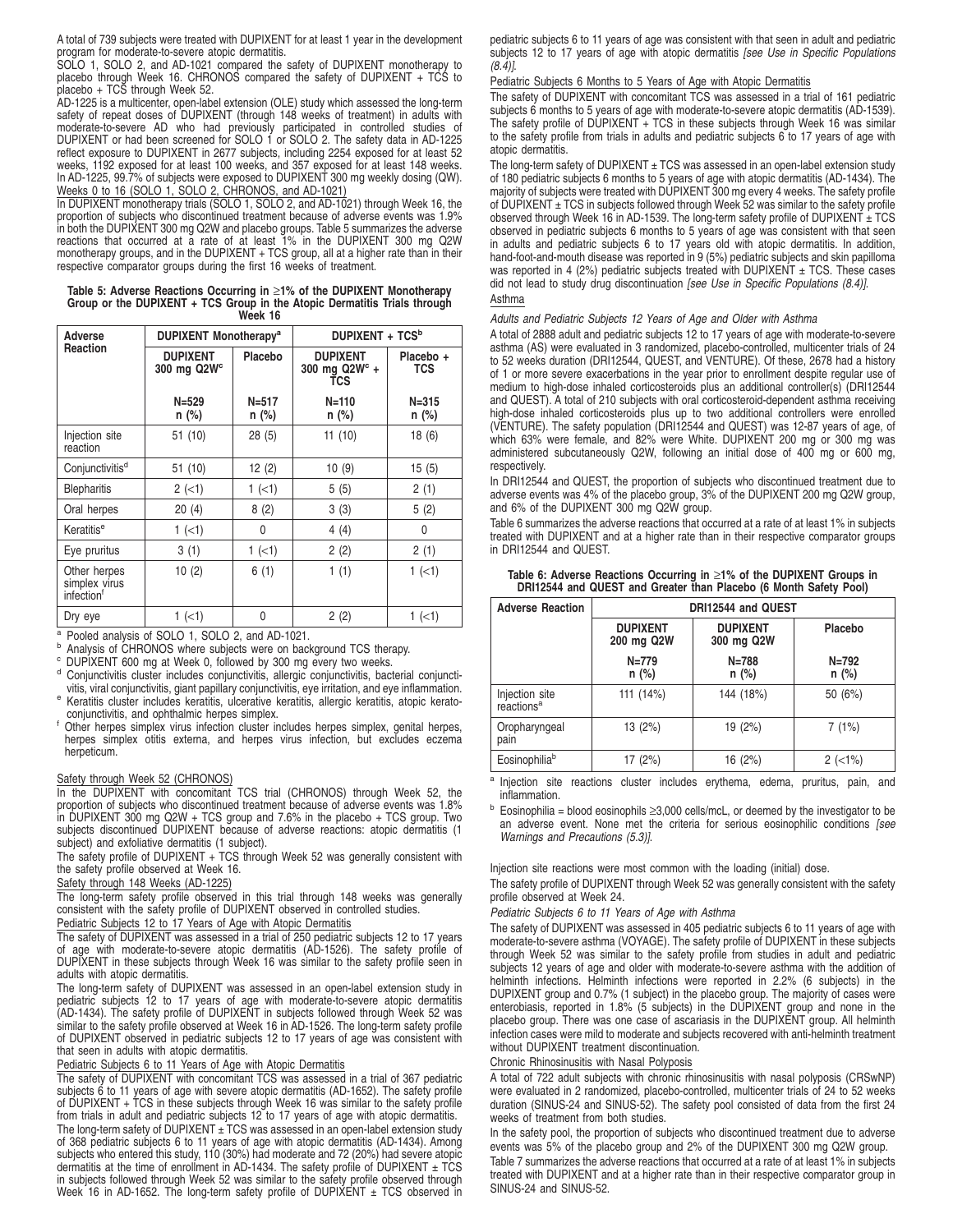|  | Table 7: Adverse Reactions Occurring in ≥1% of the DUPIXENT Group in |
|--|----------------------------------------------------------------------|
|  | SINUS-24 and SINUS-52 and Greater than Placebo (24-Week Safety Pool) |

| <b>Adverse Reaction</b>               | SINUS-24 and SINUS-52         |                      |  |
|---------------------------------------|-------------------------------|----------------------|--|
|                                       | <b>DUPIXENT</b><br>300 mg Q2W | Placebo              |  |
|                                       | $N = 440$<br>$n$ (%)          | $N = 282$<br>$n$ (%) |  |
| Injection site reactions <sup>a</sup> | 28 (6%)                       | 12 (4%)              |  |
| Conjunctivitisb                       | 7(2%)                         | 2(1%)                |  |
| Arthralgia                            | 14(3%)                        | 5(2%)                |  |
| Gastritis                             | 7(2%)                         | 2(1%)                |  |
| Insomnia                              | 6(1%)                         | $0$ (<1%)            |  |
| Eosinophilia                          | 5(1%)                         | $1$ (<1%)            |  |
| Toothache                             | 5(1%)                         | $1$ (<1%)            |  |

<sup>a</sup> Injection site reactions cluster includes injection site reaction, pain, bruising and swelling.

<sup>b</sup> Conjunctivitis cluster includes conjunctivitis, allergic conjunctivitis, bacterial conjunctivitis, viral conjunctivitis, giant papillary conjunctivitis, eye irritation, and eye inflammation.

The safety profile of DUPIXENT through Week 52 was generally consistent with the safety profile observed at Week 24.

#### Eosinophilic Esophagitis

A total of 239 adult and pediatric subjects 12 to 17 years of age, weighing at least 40 kg, with EoE were evaluated in a randomized, double-blind, parallel-group, multicenter, placebo-controlled trial, including two 24-week treatment periods (Parts A and B) and<br>received either DUPIXENT 300 mg QW or placebo *[see Clinical Studies (14.4)]*.

The proportion of subjects who discontinued treatment due to adverse events was 2% of the placebo group and 2% of the DUPIXENT 300 mg QW group.

Table 8 summarizes the adverse reactions that occurred at a rate of at least 2% in subjects treated with DUPIXENT and at a higher rate than in their respective comparator group in Parts A and B.

**Table 8: Adverse Reactions Occurring in** ≥**2% of Patients with EoE Treated with DUPIXENT in a Placebo Controlled Trial (Parts A and B; 24-Week Safety Pool)**

|                                                    | Parts A and B                              |                                 |  |  |
|----------------------------------------------------|--------------------------------------------|---------------------------------|--|--|
| <b>Adverse Reaction</b>                            | DUPIXENT 300 mg QW<br>$N = 122$<br>$n$ (%) | Placebo<br>$N = 117$<br>$n$ (%) |  |  |
| Injection site reactions <sup>a</sup>              | 46 (38%)                                   | 39 (33%)                        |  |  |
| Upper respiratory tract<br>infections <sup>b</sup> | 22 (18%)                                   | 12 (10%)                        |  |  |
| Arthralgia                                         | 3(2%)                                      | $1(1\%)$                        |  |  |
| Herpes viral infections <sup>c</sup>               | 3(2%)                                      | $1(1\%)$                        |  |  |

<sup>a</sup> Injection site reactions are composed of several terms including, but not limited to, injection site swelling, pain, and bruising.

<sup>b</sup> Upper respiratory tract infections are composed of several terms including, but not limited to, COVID-19, sinusitis, and upper respiratory tract infection.

<sup>c</sup> Herpes viral infections are composed of oral herpes and herpes simplex.

The safety profile of DUPIXENT in 72 pediatric subjects 12 to 17 years of age, weighing at least 40 kg, and adults in Parts A and B was similar.

## Specific Adverse Reactions

## Conjunctivitis and Keratitis

In adult subjects with atopic dermatitis, conjunctivitis was reported in 10% (34 per 100 subject-years) in the 300 mg Q2W dose group and in 2% of the placebo group (8 per 100 subject-years) during the 16-week treatment period of the monotherapy trials (SOLO 1, SOLO 2, and AD-1021). During the 52-week treatment period of concomitant therapy atopic dermatitis trial (CHRONOS), conjunctivitis was reported in 16% of the DUPIXENT 300 mg Q2W + TCS group (20 per 100 subject-years) and in 9% of the placebo + TCS group (10 per 100 subject-years). During the long-term OLE trial with data through 148 weeks (AD-1225), conjunctivitis was reported in 20% of the DUPIXENT group (12 per 100 subject-years).

In DUPIXENT atopic dermatitis monotherapy trials (SOLO 1, SOLO 2, and AD-1021) through Week 16, keratitis was reported in <1% of the DUPIXENT group (1 per 100 subject-years) and in 0% of the placebo group (0 per 100 subject-years). In the 52-week atopic dermatitis DUPIXENT + topical corticosteroids (TCS) atopic dermatitis trial (CHRONOS), keratitis was reported in 4% of the DUPIXENT + TCS group (4 per 100 subject-years) and in 2% of the placebo + TCS group (2 per 100 subject-years). Conjunctivitis and keratitis occurred more frequently in atopic dermatitis subjects who received DUPIXENT. Conjunctivitis was the most frequently reported eye disorder. During the long-term OLE trial with data through 148 weeks (AD-1225), keratitis was reported in 3% of the DUPIXENT group (2 per 100 subject-years). Most subjects with conjunctivitis or keratitis recovered or were recovering during the treatment period.

Among subjects with asthma, the frequency of conjunctivitis and keratitis was similar between DUPIXENT and placebo.

In subjects with CRSwNP, the frequency of conjunctivitis was 2% in the DUPIXENT group compared to 1% in the placebo group in the 24-week safety pool; these subjects recovered.

In the 52-week CRSwNP study (SINUS-52), the frequency of conjunctivitis was 3% in the DUPIXENT subjects and 1% in the placebo subjects; all of these subjects recovered. There were no cases of keratitis reported in the CRSwNP development program [see Warnings and Precautions (5.2)].

Among subjects with EoE, the frequency of conjunctivitis and keratitis was 0% and 0% in the DUPIXENT group and 2% and 0% in the placebo group, respectively.

Eczema Herpeticum and Herpes Zoster

The rate of eczema herpeticum was similar in the placebo and DUPIXENT groups in the atopic dermatitis trials. The rates remained stable through 148 weeks in the long-term OLE trial (AD-1225).

Herpes zoster was reported in <1% of the DUPIXENT groups (1 per 100 subject-years) and in <1% of the placebo group (1 per 100 subject-years) in the 16-week atopic dermatitis monotherapy trials. In the 52-week DUPIXENT + TCS atopic dermatitis trial, herpes zoster was reported in 1% of the DUPIXENT + TCS group (1 per 100 subject-years) and 2% of the placebo + TCS group (2 per 100 subject-years). During the long-term OLE trial with data through 148 weeks (AD-1225), 1.9% of DUPIXENT-treated subjects reported herpes zoster (0.99 per 100 subject-years of follow up). Among asthma subjects the frequency of herpes zoster was similar between DUPIXENT and placebo. Among subjects with CRSwNP or EoE there were no reported cases of herpes zoster or eczema herpeticum. Hypersensitivity Reactions

Hypersensitivity reactions were reported in <1% of DUPIXENT-treated subjects. These included anaphylaxis, serum sickness or serum sickness-like reactions, generalized urticaria, rash, erythema nodosum, and erythema multiforme [see Contraindications (4), Warnings and Precautions (5.1), and Adverse Reactions (6.2)]. **Eosinophils** 

DUPIXENT-treated subjects with atopic dermatitis, asthma, and CRSwNP had a greater initial increase from baseline in blood eosinophil count compared to subjects treated with placebo. An increase from baseline in blood eosinophil count was not observed in subjects with EoE treated with DUPIXENT as compared to placebo. In adult subjects with atopic dermatitis (SOLO 1, SOLO 2, and AD-1021), the mean and median increases in blood eosinophils from baseline to Week 4 were 100 and 0 cells/mcL, respectively. In pediatric subjects <6 years old with atopic dermatitis, the mean and median increases from baseline to week 4 were 478 and 90 cells/mcL, respectively. In adult and pediatric subjects 12 years of age and older with asthma (DRI12544 and QUEST), the mean and median increases in blood eosinophils from baseline to Week 4 were 130 and 10 cells/mcL, respectively. In subjects 6 to 11 years of age with asthma (VOYAGE), the mean and median increases in blood eosinophils from baseline to Week 12 were 124 and 0 cells/mcL, respectively. In adult subjects with CRSwNP (SINUS-24 and SINUS-52), the mean and median increases in blood eosinophils from baseline to Week 16 were 150 and 50 cells/mcL, respectively. Across atopic dermatitis, asthma, and CRSwNP indications, the incidence of treatmentemergent eosinophilia (≥500 cells/mcL) was similar in DUPIXENT and placebo groups. Treatment-emergent eosinophilia (≥5,000 cells/mcL) was reported in <3% of DUPIXENT-<br>treated subjects and <0.5% in placebo-treated subjects (SOLO 1, SOLO 2, and AD-1021;<br>DRI12544, QUEST, and VOYAGE; SINUS-24 and SINUS-52). declined to near baseline levels during study treatment. In study AD-1539, treatment-emergent eosinophilia (≥5,000 cells/mcL) was reported in 8% of DUPIXENT-treated subjects and 0% in placebo-treated subjects [see Warnings and Precautions (5.3)]. **Cardiovascular** 

In the 1-year placebo-controlled trial in adult and pediatric subjects 12 years of age and older with asthma (QUEST), cardiovascular thromboembolic events (cardiovascular deaths, non-fatal myocardial infarctions, and non-fatal strokes) were reported in 1 (0.2%) of the DUPIXENT 200 mg Q2W group, 4 (0.6%) of the DUPIXENT 300 mg Q2W group, and 2 (0.3%) of the placebo group.

In the 1-year placebo-controlled trial in subjects with atopic dermatitis (CHRONOS), cardiovascular thromboembolic events (cardiovascular deaths, non-fatal myocardial infarctions, and non-fatal strokes) were reported in 1 (0.9%) of the DUPIXENT + TCS 300 mg Q2W group, 0 (0.0%) of the DUPIXENT + TCS 300 mg QW group, and 1 (0.3%) of the placebo + TCS group.

In the 24-week placebo-controlled trial in subjects with CRSwNP (SINUS-24), cardiovascular thromboembolic events (cardiovascular deaths, non-fatal myocardial infarctions, and<br>non-fatal strokes) were reported in 1 (0.7%) of the DUPIXENT group and 0 (0.0%) of the<br>placebo group. In the 1-year placebo-controll there were no cases of cardiovascular thromboembolic events (cardiovascular deaths, non-fatal myocardial infarctions, and non-fatal strokes) reported in any treatment arm. In the 24-week placebo-controlled trial in subjects with EoE (Parts A and B), there were no cases of cardiovascular thromboembolic events (cardiovascular deaths, non-fatal myocardial infarctions, and non-fatal strokes) reported in any treatment arm.

#### **6.2 Immunogenicity**

As with all therapeutic proteins, there is a potential for immunogenicity. The detection of antibody formation is highly dependent on the sensitivity and specificity of the assay. Additionally, the observed incidence of antibody (including neutralizing antibody) positivity in an assay may be influenced by several factors, including assay methodology, sample handling, timing of sample collection, concomitant medications, and underlying disease. For these reasons, comparison of the incidence of antibodies to dupilumab in the studies described below with the incidence of antibodies in other studies or to other products may be misleading.

Approximately 5% of subjects with atopic dermatitis, asthma, or CRSwNP who received DUPIXENT 300 mg Q2W for 52 weeks developed antibodies to dupilumab; approximately 2% exhibited persistent ADA responses, and approximately 2% had neutralizing antibodies. Similar results were observed in pediatric subjects 6 months to 11 years of age with atopic dermatitis who received either DUPIXENT 200 mg Q2W, 200 mg Q4W, or 300 mg Q4W and pediatric subjects 6 to 11 years of age with asthma who received either DUPIXENT 100 mg Q2W or 200 mg Q2W up to 52 weeks.

Approximately 16% of pediatric subjects 12 to 17 years of age with atopic dermatitis who received DUPIXENT 300 mg or 200 mg Q2W for 16 weeks developed antibodies to dupilumab; approximately 3% exhibited persistent ADA responses, and approximately 5% had neutralizing antibodies.

Approximately 9% of subjects with asthma who received DUPIXENT 200 mg Q2W for 52 weeks developed antibodies to dupilumab; approximately 4% exhibited persistent ADA responses, and approximately 4% had neutralizing antibodies.

Approximately 1% of subjects with EoE who received DUPIXENT 300 mg QW for 24 weeks developed antibodies to dupilumab.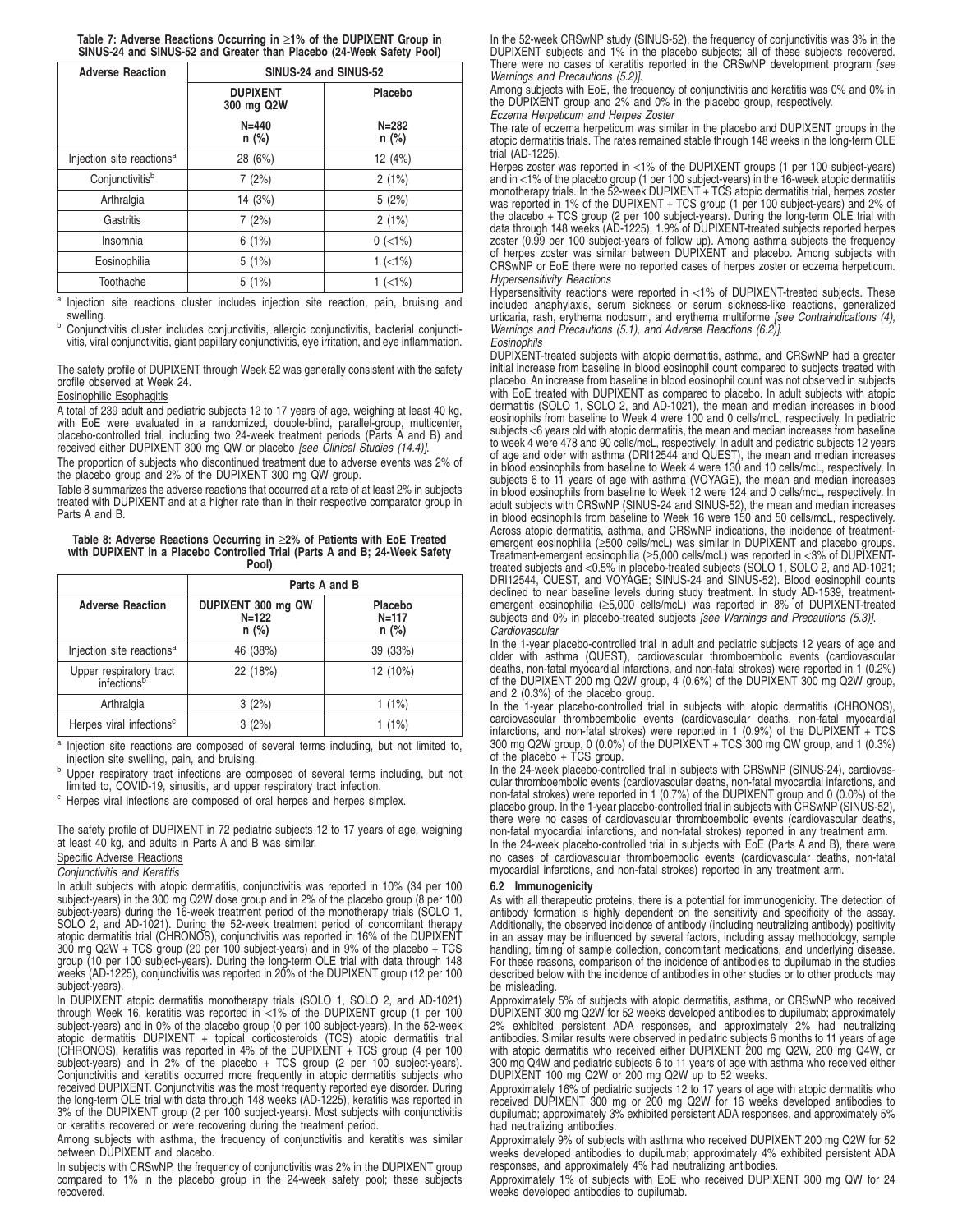Regardless of age or population, up to 4% of subjects in placebo groups were positive for antibodies to DUPIXENT; approximately 2% exhibited persistent ADA responses, and approximately 1% had neutralizing antibodies.

The antibody titers detected in both DUPIXENT and placebo subjects were mostly low. In subjects who received DUPIXENT, development of high titer antibodies to dupilumab was associated with lower serum dupilumab concentrations [see Clinical Pharmacology (12.3)]. Two adult subjects who experienced high titer antibody responses developed serum sickness or serum sickness-like reactions during DUPIXENT therapy [see Warnings and Precautions (5.1)].

## **6.3 Postmarketing Experience**

The following adverse reactions have been identified during post-approval use of DUPIXENT. Because these reactions are reported voluntarily from a population of uncertain size, it is not always possible to reliably estimate their frequency or establish a causal relationship to drug exposure.

Immune system disorders: angioedema [see Warnings and Precautions (5.1)]

Skin and subcutaneous tissue disorders: Facial skin reactions, including erythema, rash, scaling, edema, papules, pruritus, burning, and pain

#### **8 USE IN SPECIFIC POPULATIONS**

#### **8.1 Pregnancy**

## Pregnancy Exposure Registry

There is a pregnancy exposure registry that monitors pregnancy outcomes in women exposed to DUPIXENT during pregnancy.

Healthcare providers and patients may call 1-877-311-8972 or go to https://mothertobaby.org/ongoing-study/dupixent/ to enroll in or to obtain information about the registry.

#### Risk Summary

Available data from case reports and case series with DUPIXENT use in pregnant women have not identified a drug-associated risk of major birth defects, miscarriage, or adverse maternal or fetal outcomes. Human IgG antibodies are known to cross the placental barrier; therefore, DUPIXENT may be transmitted from the mother to the developing fetus. There are adverse effects on maternal and fetal outcomes associated with asthma in pregnancy (see Clinical Considerations). In an enhanced pre- and post-natal developmental study, no adverse developmental effects were observed in offspring born to pregnant monkeys after subcutaneous administration of a homologous antibody against interleukin-4-receptor alpha (IL-4Rα) during organogenesis through parturition at doses up to 10-times the maximum recommended human dose (MRHD) (see Data).

The background risk of major birth defects and miscarriage for the indicated populations are unknown. All pregnancies have a background risk of birth defect, loss or other adverse outcomes. In the U.S. general population, the estimated background risk of major birth defects and miscarriage in clinically recognized pregnancies is 2% to 4% and 15% to 20%, respectively.

## Clinical Considerations

## Disease-Associated Maternal and/or Embryo-fetal Risk

In women with poorly or moderately controlled asthma, evidence demonstrates that there is an increased risk of preeclampsia in the mother and prematurity, low birth weight, and small for gestational age in the neonate. The level of asthma control should be closely monitored in pregnant women and treatment adjusted as necessary to maintain optimal control.

#### **Data**

Animal Data

In an enhanced pre- and post-natal development toxicity study, pregnant cynomolgus monkeys were administered weekly subcutaneous doses of homologous antibody against<br>IL-4Ro: up to 10 times the MRHD (on a mg/kg basis of 100 mg/kg/week) from the<br>beginning of organogenesis to parturition. No treatment-relat embryo-fetal toxicity or malformations, or on morphological, functional, or immunological development were observed in the infants from birth through 6 months of age.

## **8.2 Lactation**

### Risk Summary

There are no data on the presence of dupilumab in human milk, the effects on the breastfed infant, or the effects on milk production. Maternal IgG is known to be present in human milk. The effects of local gastrointestinal exposure and limited systemic exposure to dupilumab on the breastfed infant are unknown. The developmental and health benefits of breastfeeding should be considered along with the mother's clinical need for DUPIXENT and any potential adverse effects on the breastfed child from DUPIXENT or from the underlying maternal condition.

## **8.4 Pediatric Use**

#### Atopic Dermatitis

The safety and effectiveness of DUPIXENT have been established in pediatric patients 6 months of age and older with moderate-to-severe atopic dermatitis [see Clinical Studies  $(14.1)$ ]

Use of DUPIXENT in this age group is supported by data from the following clinical trials: • AD-1526 which included 251 pediatric subjects 12 to 17 years of age with

- moderate-to-severe atopic dermatitis treated with DUPIXENT
- AD-1652 which included 367 pediatric subjects 6 to 11 years of age with severe atopic dermatitis treated with DUPIXENT + TCS
- AD-1539 which included 161 pediatric subjects 6 months to 5 years of age with moderate-to-severe atopic dermatitis treated with DUPIXENT + TCS
- AD-1434, an open-label extension study that enrolled 275 pediatric subjects 12 to 17 years of age treated with DUPIXENT, 368 pediatric subjects 6 to 11 years of age treated with DUPIXENT ± TCS, and 180 pediatric subjects 6 months to 5 years of age treated with DUPIXENT  $\pm$  TCS

The safety and effectiveness were generally consistent between pediatric and adult<br>patients *[see Adverse Reactions (6.1) and Clinical Studies (14.1)]*. In addition, hand-footand-mouth disease was reported in 9 (5%) pediatric subjects and skin papilloma was reported in 4 (2%) pediatric subjects 6 months to 5 years of age treated with DUPIXENT<br>± TCS in AD-1434. These cases did not lead to study drug discontinuation. *[see Adverse* Reactions (6.1)].

Safety and effectiveness in pediatric patients younger than 6 months of age with atopic dermatitis have not been established.

#### Asthma

The safety and effectiveness of DUPIXENT for an add-on maintenance treatment in patients with moderate-to-severe asthma characterized by an eosinophilic phenotype or with oral corticosteroid dependent asthma have been established in pediatric patients 6 years of age and older. Use of DUPIXENT for this indication is supported by evidence from adequate and well-controlled studies in adult and pediatric patients 6 years and older [see Clinical Studies (14.2)].

## Pediatric Subjects 12 to 17 Years of Age:

A total of 107 pediatric subjects 12 to 17 years of age with moderate-to-severe asthma were enrolled in QUEST and received either 200 mg (N=21) or 300 mg (N=18) DUPIXENT (or matching placebo either 200 mg [N=34] or 300 mg [N=34]) Q2W. Asthma exacerbations and lung function were assessed in both pediatric subjects 12 to 17 years of age and adults. For both the 200 mg and 300 mg Q2W doses, improvements in  $FEV<sub>1</sub>$  (LS mean change from baseline at Week 12) were observed (0.36 L and 0.27 L, respectively). For the 200 mg Q2W dose, subjects had a reduction in the rate of severe exacerbations that was consistent with adults. Dupilumab exposure was higher in pediatric subjects 12 to 17 years of age than that in adults at the respective dose level which was mainly accounted for by difference in body weight [see Clinical Pharmacology (12.3)].

The adverse event profile in pediatric subjects 12 to 17 years of age was generally similar to the adults [see Adverse Reactions (6.1)].

#### Pediatric Subjects 6 to 11 Years of Age:

A total of 408 pediatric subjects 6 to 11 years of age with moderate-to-severe asthma were enrolled in VOYAGE, which evaluated doses of 100 mg Q2W or 200 mg Q2W.<br>Improvement in asthma exacerbations and lung function were demonstrated [see Clinical Studies (14.2)]. The effectiveness of DUPIXENT 300 mg Q4W in subjects 6 to 11 years of age with body weight 15 to <30 kg was extrapolated from efficacy of 100 mg Q2W in VOYAGE with support from population pharmacokinetic analyses showing higher drug<br>exposure levels with 300 mg Q4W *[see Clinical Pharmacology (12.3)]*. Subjects who<br>completed the treatment period of the VOYAGE study could p extension study (LTS14424). Eighteen subjects (≥15 to <30 kg) out of 365 subjects were exposed to 300 mg Q4W in this study, and the safety profile in these eighteen subjects was consistent with that seen in VOYAGE. Additional safety for DUPIXENT 300 mg Q4W is based upon available safety information from the pediatric atopic dermatitis indication [see Adverse Reactions (6.1) and Clinical Pharmacology (12.3)].

Safety and effectiveness in pediatric patients younger than 6 years of age with asthma have not been established.

## **CRSwNP**

CRSwNP does not normally occur in pediatric patients. Safety and effectiveness in pediatric patients younger than 18 years of age with CRSwNP have not been established. EoE

The safety and effectiveness of DUPIXENT for the treatment of EoE have been established in pediatric patients 12 years of age and older, weighing at least 40 kg. Use of DUPIXENT in this population is supported by an adequate and well-controlled study in adults (Parts A and B) which included 72 pediatric patients 12 to 17 years of age, weighing at least 40 kg, and additional pharmacokinetic data. The safety and effectiveness in adults and pediatric patients were similar [see Adverse Reactions (6.1), Clinical Pharmacology (12.3) and Clinical Studies (14.4)].

The safety and effectiveness of DUPIXENT for the treatment of EoE in pediatric patients less than 12 years of age and weighing less than 40 kg have not been established.

#### **8.5 Geriatric Use**

Of the 1472 subjects with atopic dermatitis exposed to DUPIXENT in a dose-ranging study and placebo-controlled trials, 67 subjects were 65 years or older. Clinical studies of DUPIXENT in atopic dermatitis did not include sufficient numbers of subjects aged 65 years and over to determine whether they respond differently from younger subjects [see Clinical Pharmacology (12.3)].

Of the 1977 subjects with asthma exposed to DUPIXENT, a total of 240 subjects were 65 years or older. Efficacy and safety in this age group was similar to the overall study population.

Of the 440 subjects with CRSwNP exposed to DUPIXENT, a total of 79 subjects were 65 years or older. Efficacy and safety in this age group were similar to the overall study population.

Clinical studies of DUPIXENT in EoE did not include sufficient numbers of subjects aged 65 years and over to determine whether they respond differently from younger adult subjects.

#### **10 OVERDOSAGE**

There is no specific treatment for DUPIXENT overdose. In the event of overdosage, contact Poison Control (1-800-222-1222) for the latest recommendations and monitor the patient for any signs or symptoms of adverse reactions and institute appropriate symptomatic treatment immediately.

## **11 DESCRIPTION**

Dupilumab, an interleukin-4 receptor alpha antagonist, is a human monoclonal antibody of the IgG4 subclass that binds to the IL-4Rα subunit and inhibits IL-4 and IL-13 signaling. Dupilumab has an approximate molecular weight of 147 kDa.

Dupilumab is produced by recombinant DNA technology in Chinese Hamster Ovary cell suspension culture.

DUPIXENT (dupilumab) Injection is supplied as a sterile, preservative-free, clear to slightly opalescent, colorless to pale yellow solution for subcutaneous injection. DUPIXENT is provided as either a single-dose pre-filled syringe with needle shield or a single-dose pre-filled pen in a siliconized Type-1 clear glass syringe. The needle cap is not made with natural rubber latex.

Each 300 mg pre-filled syringe or pre-filled pen delivers 300 mg dupilumab in 2 mL which also contains L-arginine hydrochloride (10.5 mg), L-histidine (6.2 mg), polysorbate 80 (4 mg), sodium acetate (2 mg), sucrose (100 mg), and water for injection, pH 5.9.

Each 200 mg pre-filled syringe or pre-filled pen delivers 200 mg dupilumab in 1.14 mL which also contains L-arginine hydrochloride (12 mg), L-histidine (3.5 mg), polysorbate 80 (2.3 mg), sodium acetate (1.2 mg), sucrose (57 mg), and water for injection, pH 5.9.

Each 100 mg pre-filled syringe delivers 100 mg dupilumab in 0.67 mL which also contains L-arginine hydrochloride (3.5 mg), L-histidine (2.1 mg), polysorbate 80 (1.3 mg), sodium acetate (0.7 mg), sucrose (34 mg), and water for injection, pH 5.9.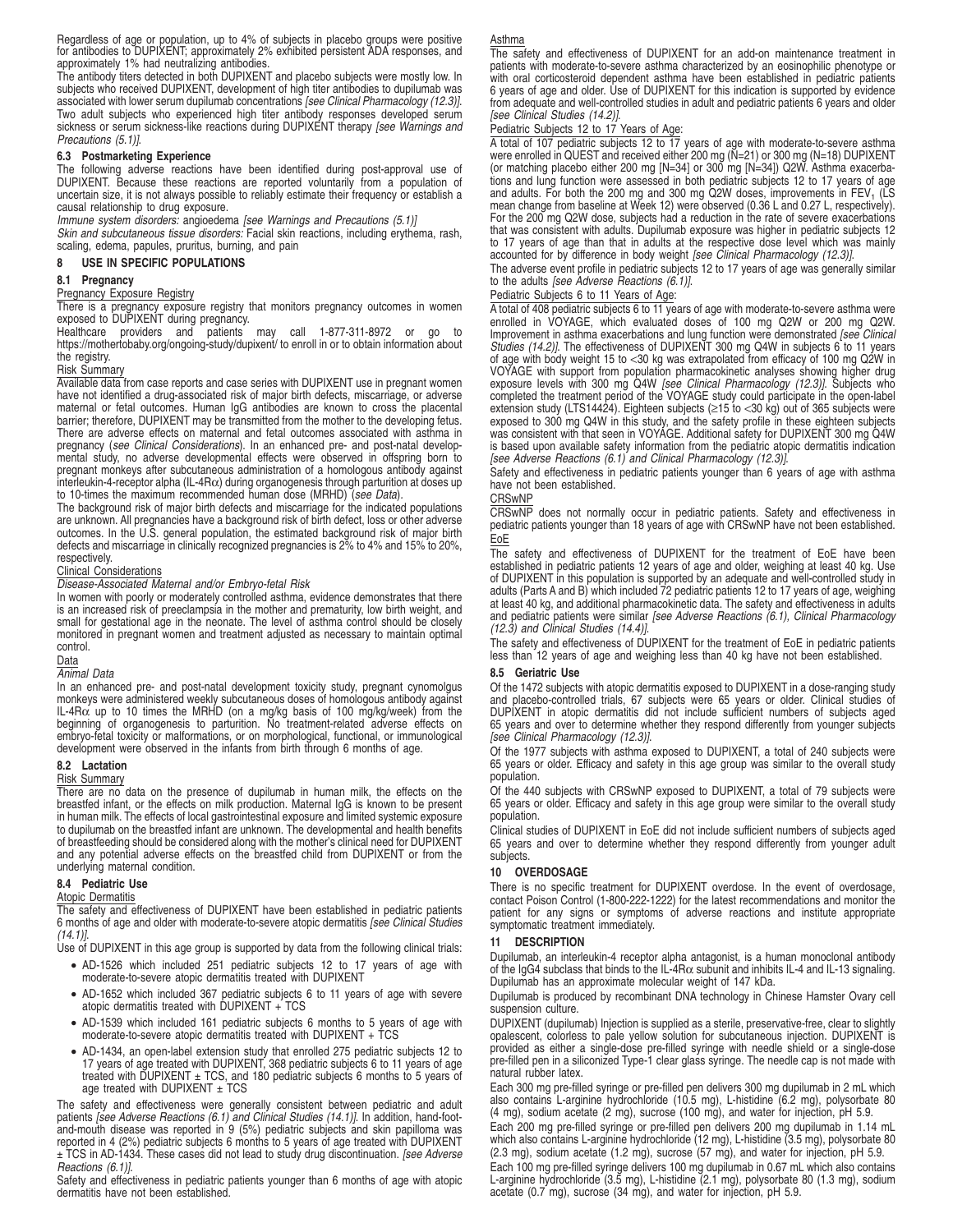## **12 CLINICAL PHARMACOLOGY**

#### **12.1 Mechanism of Action**

Dupilumab is a human monoclonal IgG4 antibody that inhibits interleukin-4 (IL-4) and interleukin-13 (IL-13) signaling by specifically binding to the IL-4R $\alpha$  subunit shared by the IL-4 and IL-13 receptor complexes. Dupilumab inhibits IL-4 signaling via the Type I receptor and both IL-4 and IL-13 signaling through the Type II receptor.

Inflammation driven by IL-4 and IL-13 is an important component in the pathogenesis of asthma, atopic dermatitis, CRSwNP, and EoE. Multiple cell types that express IL-4Rα (e.g., mast cells, eosinophils, macrophages, lymphocytes, epithelial cells, goblet cells) and<br>inflammatory mediators (e.g., histamine, eicosanoids, leukotrienes, cytokines,<br>chemokines) are involved in and IL-13 cytokine-induced inflammatory responses, including the release of proinflammatory cytokines, chemokines, nitric oxide, and IgE. The mechanism of dupilumab action has not been definitively established.

#### **12.2 Pharmacodynamics**

Consistent with inhibition of IL-4 and IL-13 signaling, dupilumab treatment decreased certain biomarkers of inflammation. In asthma subjects, fractional exhaled nitric oxide (FeNO) and circulating concentrations of eotaxin-3, total IgE, allergen specific IgE, TARC, and periostin were decreased relative to placebo. Reductions in these biomarkers were comparable for the 300 mg Q2W and 200 mg Q2W regimens. These markers were near maximal suppression after 2 weeks of treatment, except for IgE which declined more slowly. These effects were sustained throughout treatment. The median percent reduction from baseline in total IgE concentrations with dupilumab treatments was 52% at Week 24 (DRI12544) and 70% at Week 52 (QUEST). For FeNO, the mean percent reduction from baseline at Week 2 was 35% and 24% in DRI12544 and QUEST, respectively, and in the overall safety population, the mean FeNO level decreased to 20 ppb.

## Antibody Response to Non-Live Vaccines During DUPIXENT Treatment

In a clinical study, adult subjects with atopic dermatitis were treated once weekly for 16 weeks with 300 mg of DUPIXENT (twice the recommended dosing frequency). After 12 weeks of administration, subjects received a Tdap vaccine and a meningococcal polysaccharide vaccine. Antibody responses to tetanus toxoid and serogroup C meningococcal polysaccharide were assessed 4 weeks later. Antibody responses to both tetanus toxoid and serogroup C meningococcal polysaccharide were similar in DUPIXENTtreated and placebo-treated subjects. Antibody responses to the other active components of both vaccines were not assessed. Antibody responses to other non-live vaccines were also not assessed.

#### **12.3 Pharmacokinetics**

The pharmacokinetics of dupilumab is similar in subjects with atopic dermatitis, asthma, CRSwNP, and EoE.

#### Absorption

Following an initial subcutaneous (SC) dose of 600 mg, 400 mg, or 300 mg, dupilumab reached peak mean  $\pm$  SD concentrations (C<sub>max</sub>) of 70.1 $\pm$ 24.1 mcg/mL, 41.8 $\pm$ 12.4 mcg/mL, or 30.5±9.39 mcg/mL, respectively, by approximately 1 week post dose. Steady-state concentrations were achieved by Week 16 following the administration of 600 mg starting dose and 300 mg dose either weekly or Q2W, or 400 mg starting dose and 200 mg dose Q2W, or 300 mg Q2W without a loading dose. Across clinical trials, the mean ± SD<br>steady-state trough concentrations ranged from 60.3±35.1 mcg/mL to 80.2±35.3 mcg/mL for 300 mg administered Q2W, from 173±75.9 mcg/mL to 195±71.7 mcg/mL for 300 mg administered weekly, and from 29.2±18.7 to 36.5±22.2 mg/L for 200 mg administered Q2W.

The bioavailability of dupilumab following a SC dose is similar between AD, asthma, CRSwNP, and EoE subjects, ranging between 61% and 64%.

## **Distribution**

The estimated total volume of distribution was approximately 4.8±1.3 L.

#### **Elimination**

The metabolic pathway of dupilumab has not been characterized. As a human monoclonal IgG4 antibody, dupilumab is expected to be degraded into small peptides and amino acids via catabolic pathways in the same manner as endogenous IgG. After the last steady-state dose of 300 mg QW, 300 mg Q2W, 200 mg Q2W, 300 mg Q4W, or 200 mg Q4W dupilumab, the median times to non-detectable concentration (<78 ng/mL) ranged from 9 to 13 weeks in adults and pediatric subjects 12 to 17 years of age. Population pharmacokinetic analyses indicate the median times to non-detectable concentration are approximately 1.5 times (up to 19 weeks) and 2.5 times (up to 32 weeks) longer in pediatric subjects 6 to 11 years of age and pediatric subjects 6 months to 5 years of age, respectively.

#### Dose Linearity

Dupilumab exhibited nonlinear target-mediated pharmacokinetics with exposures increasing in a greater than dose-proportional manner. The systemic exposure increased by 30-fold when the dose increased 8-fold following a single dose of dupilumab from 75 mg to 600 mg (i.e., 0.25-times to 2-times the recommended dose).

## Weight

Dupilumab trough concentrations were lower in subjects with higher body weight. Age

Based on population pharmacokinetic analysis, age did not affect dupilumab clearance in adults and in pediatric subjects 6 to 17 years of age. In pediatric subjects 6 months to 5 years of age, clearance increased with age.

#### **Immunogenicity**

Development of antibodies to dupilumab was associated with lower serum dupilumab concentrations. A few subjects who had high antibody titers also had no detectable serum dupilumab concentrations.

## Specific Populations

Geriatric Patients

In subjects who are 65 years and older, the mean  $\pm$  SD steady-state trough concentrations of dupilumab were 69.4±31.4 mcg/mL and 166±62.3 mcg/mL, respectively, for 300 mg administered Q2W and weekly, and 39.7±21.7 mcg/mL for 200 mg administered Q2W. Pediatric Patients

## **Atopic Dermatitis**

For pediatric subjects 12 to 17 years of age with atopic dermatitis receiving every other<br>week dosing (Q2W) with either 200 mg (<60 kg) or 300 mg (≥60 kg), the mean ± SD<br>steady-state trough concentration of dupilumab was

For pediatric subjects 6 to 11 years of age with atopic dermatitis receiving every other week dosing (Q2W) with 200 mg (≥30 kg) or every four week dosing (Q4W) with 300 mg (<30 kg), mean ± SD steady-state trough concentration was 86.0±34.6 mcg/mL and 98.7±33.2 mcg/mL, respectively.

For pediatric subjects 6 months to 5 years of age with atopic dermatitis receiving every four week dosing (Q4W) with 300 mg ( $\geq$ 15 to <30 kg) or 200 mg ( $\geq$ 5 to <15 kg), the mean ± SD steady-state trough concentration was 110±42.8 mcg/mL and 109±50.8 mcg/mL, respectively.

#### **Asthma**

A total of 107 pediatric subjects 12 to 17 years of age with asthma were enrolled in QUEST. The mean  $\pm$  SD steady-state trough concentrations of dupilumab were 107 $\pm$ 51.6 mcg/mL and 46.7±26.9 mcg/mL, respectively, for 300 mg or 200 mg administered Q2W.

In VOYAGE, dupilumab pharmacokinetics was investigated in 270 subjects with moderateto-severe asthma following subcutaneous administration of either 100 mg Q2W (for 91 pediatric subjects weighing <30 kg) or 200 mg Q2W (for 179 pediatric subjects weighing  $\geq$ 30 kg). The mean  $\pm$  SD steady-state trough concentration was 58.4 $\pm$ 28.0 mcg/mL and 85.1±44.9 mcg/mL, respectively. Simulation of a 300 mg Q4W subcutaneous dose in pediatric subjects 6 to 11 years of age with body weight of ≥15 to <30 kg resulted in predicted steady-state trough concentrations (98.7±41.0 mg/L) and average concentrations higher than the observed trough concentrations and average concentrations of 100 mg Q2W (<30 kg).

#### **Eosinophilic Esophagitis**

In a clinical study (Parts A and B), dupilumab pharmacokinetics were investigated in 35 pediatric subjects 12 to 17 years of age, weighing at least 40 kg, with EoE, receiving 300 mg QW. The mean  $\pm$  SD steady-state trough concentration of dupilumab was 227  $\pm$ 95.3 mcg/mL.

#### Drug Interaction Studies

An effect of dupilumab on the PK of co-administered medications is not expected. Based on the population analysis, commonly co-administered medications had no effect on DUPIXENT pharmacokinetics in subjects with moderate-to-severe asthma.

#### Cytochrome P450 Substrates

The effects of dupilumab on the pharmacokinetics of midazolam (metabolized by CYP3A4), warfarin (metabolized by CYP2C9), omeprazole (metabolized by CYP2C19), metoprolol (metabolized by CYP2D6), and caffeine (metabolized by CYP1A2) were evaluated in a study with 12-13 evaluable subjects with atopic dermatitis (a SC loading dose of 600 mg followed by 300 mg SC weekly for six weeks). No clinically significant changes in AUC were observed. The largest effect was observed for metoprolol (CYP2D6) with an increase in AUC of 29%.

#### **13 NONCLINICAL TOXICOLOGY**

#### **13.1 Carcinogenesis, Mutagenesis, Impairment of Fertility**

Animal studies have not been conducted to evaluate the carcinogenic or mutagenic potential of dupilumab.

No effects on fertility parameters such as reproductive organs, menstrual cycle length, or sperm analysis were observed in sexually mature mice that were subcutaneously administered a homologous antibody against IL-4R $\alpha$  at doses up to 200 mg/kg/week.

## **14 CLINICAL STUDIES**

#### **14.1 Atopic Dermatitis**

#### Adults with Atopic Dermatitis

Three randomized, double-blind, placebo-controlled trials (SOLO 1 (NCT02277743), SOLO 2 (NCT02277769), and CHRONOS (NCT01859988)) enrolled a total of 2119 adult subjects 18 years of age and older with moderate-to-severe atopic dermatitis (AD) not adequately controlled by topical medication(s). Disease severity was defined by an Investigator's Global Assessment (IGA) score ≥3 in the overall assessment of AD lesions on a severity scale of 0 to 4, an Eczema Area and Severity Index (EASI) score ≥16 on a scale of 0 to 72, and a minimum body surface area involvement of ≥10%. At baseline, 59% of subjects were male, 67% were White, 52% of subjects had a baseline IGA score of 3 (moderate AD), and 48% of subjects had a baseline IGA of 4 (severe AD). The baseline mean EASI score was 33 and the baseline weekly averaged Peak Pruritus Numeric Rating Scale (NRS) was 7 on a scale of 0-10.

In all three trials, subjects in the DUPIXENT group received subcutaneous injections of DUPIXENT 600 mg at Week 0, followed by 300 mg every other week (Q2W). In the monotherapy trials (SOLO 1 and SOLO 2), subjects received DUPIXENT or placebo for 16 weeks.

In the concomitant therapy trial (CHRONOS), subjects received DUPIXENT or placebo with concomitant topical corticosteroids (TCS) and as needed topical calcineurin inhibitors for problem areas only, such as the face, neck, intertriginous and genital areas for 52 weeks.

All three trials assessed the primary endpoint, the change from baseline to Week 16 in the proportion of subjects with an IGA 0 (clear) or 1 (almost clear) and at least a 2-point improvement. Other endpoints included the proportion of subjects with EASI-75 (improvement of at least 75% in EASI score from baseline), and reduction in itch as defined by at least a 4-point improvement in the Peak Pruritus NRS from baseline to Week 16. Clinical Response at Week 16 (SOLO 1, SOLO 2, and CHRONOS)

The results of the DUPIXENT monotherapy trials (SOLO 1 and SOLO 2) and the DUPIXENT with concomitant TCS trial (CHRONOS) are presented in Table 9.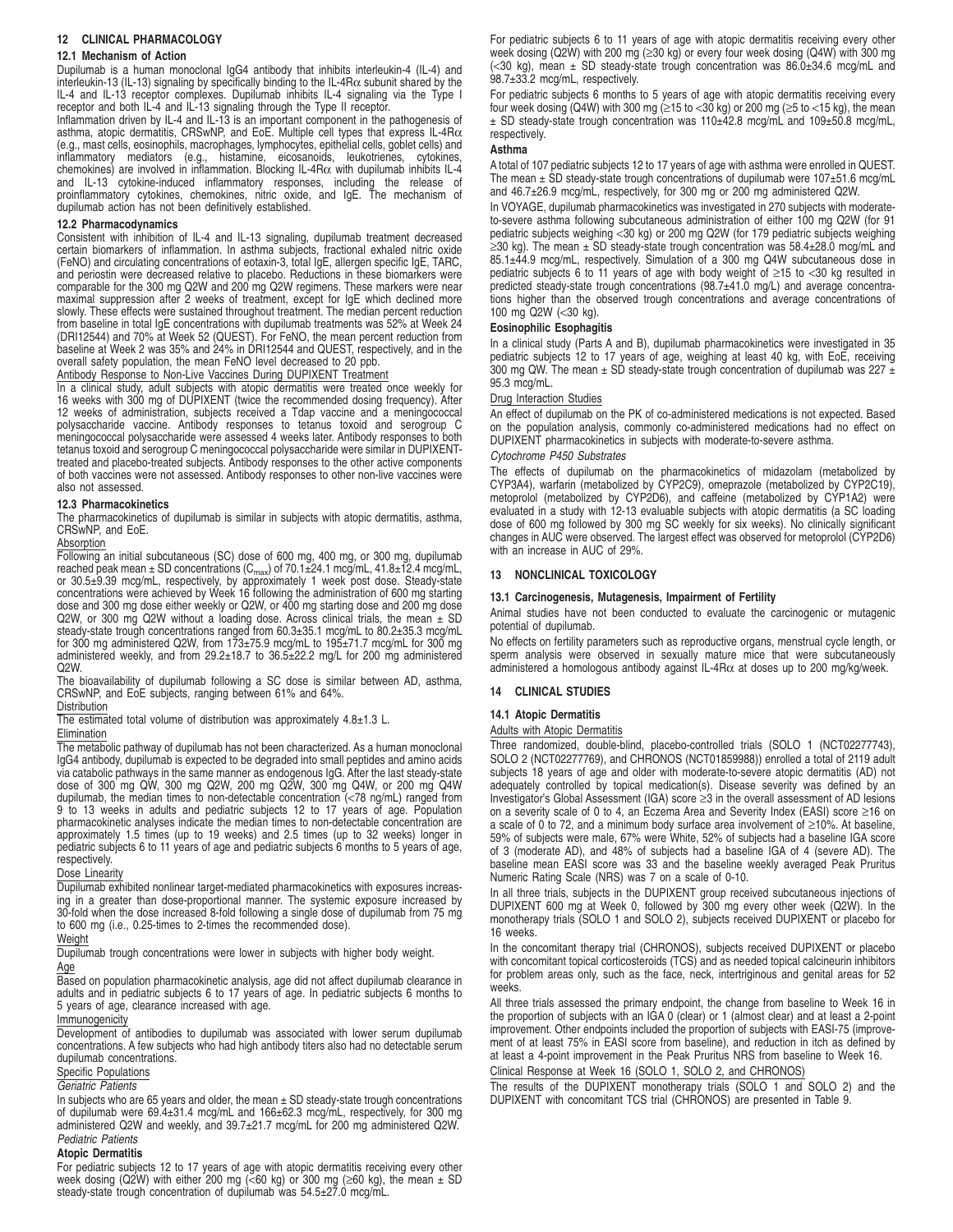| Table 9: Efficacy Results of DUPIXENT with or without Concomitant TCS at |  |  |  |  |  |
|--------------------------------------------------------------------------|--|--|--|--|--|
| Week 16 (FAS) in Adult Subjects 18 Years of Age and Older with           |  |  |  |  |  |
| Moderate-to-Severe AD                                                    |  |  |  |  |  |

|                                                                                      | SOLO <sub>1</sub>                |         | SOLO <sub>2</sub>                |         | <b>CHRONOS</b>                              |                  |  |
|--------------------------------------------------------------------------------------|----------------------------------|---------|----------------------------------|---------|---------------------------------------------|------------------|--|
|                                                                                      | <b>DUPIXENT</b><br>300 mg<br>Q2W | Placebo | <b>DUPIXENT</b><br>300 mg<br>Q2W | Placebo | <b>DUPIXENT</b><br>300 mg<br>$Q2W +$<br>TCS | Placebo<br>+ TCS |  |
| Number of<br>subjects<br>randomized<br>$(FAS)^a$                                     | 224                              | 224     | 233                              | 236     | 106                                         | 315              |  |
| IGA 0 or 1b,c                                                                        | 38%                              | 10%     | 36%                              | 9%      | 39%                                         | 12%              |  |
| $EASI-75c$                                                                           | 51%                              | 15%     | 44%                              | 12%     | 69%                                         | 23%              |  |
| $EASI-90^\circ$                                                                      | 36%                              | 8%      | 30%                              | 7%      | 40%                                         | 11%              |  |
| Number of<br>subjects with<br>baseline Peak<br><b>Pruritus NRS</b><br>score $\geq 4$ | 213                              | 212     | 225                              | 221     | 102                                         | 299              |  |
| <b>Peak Pruritus</b><br><b>NRS</b><br>(≥4-point<br>improvement) <sup>c</sup>         | 41%                              | 12%     | 36%                              | 10%     | 59%                                         | 20%              |  |

<sup>a</sup> Full Analysis Set (FAS) includes all subjects randomized.

b Responder was defined as a subject with an IGA 0 or 1 ("clear" or "almost clear") and a reduction of ≥2 points on a 0-4 IGA scale.

c Subjects who received rescue treatment or with missing data were considered as non-responders.

#### **Figure 1: Proportion of Adult Subjects 18 Years of Age and Older with Moderate-to-Severe AD with** ≥**4-point Improvement on the Peak Pruritus NRS in SOLO 1<sup>a</sup> and SOLO 2<sup>a</sup> Studies (FAS)<sup>b</sup>**





<sup>a</sup> In the primary analyses of the efficacy endpoints, subjects who received rescue treatment or with missing data were considered non-responders.

b Full Analysis Set (FAS) includes all subjects randomized.

In CHRONOS, of the 421 subjects, 353 had been on study for 52 weeks at the time of<br>data analysis. Of these 353 subjects, responders at Week 52 represent a mixture of<br>subjects who maintained their efficacy from Week 16 (e.g

# **Table 10: Efficacy Results (IGA 0 or 1) of DUPIXENT with Concomitant TCS at Week 16 and 52 in Adult Subjects 18 Years of Age and Older with Moderate-to-Severe AD**

|                                                      | <b>DUPIXENT</b><br>300 mg Q2W +<br><b>TCS</b> | Placebo + TCS |
|------------------------------------------------------|-----------------------------------------------|---------------|
| Number of Subjects <sup>a</sup>                      | 89                                            | 264           |
| Responder <sup>b,c</sup> at Week 16 and 52           | 22%                                           | 7%            |
| Responder at Week 16 but<br>Non-responder at Week 52 | 20%                                           | 7%            |
| Non-responder at Week 16 and<br>Responder at Week 52 | 13%                                           | 6%            |
| Non-responder at Week 16 and 52                      | 44%                                           | 80%           |
| Overall Responder <sup>b,c</sup> Rate at Week 52     | 36%                                           | 13%           |

a In CHRONOS, of the 421 randomized and treated subjects, 68 subjects (16%) had not been on study for 52 weeks at the time of data analysis.

b Responder was defined as a subject with an IGA 0 or 1 ("clear" or "almost clear") and a reduction of ≥2 points on a 0-4 IGA scale.

<sup>c</sup> Subjects who received rescue treatment or with missing data were considered as non-responders.

Treatment effects in subgroups (weight, age, gender, race, and prior treatment, including immunosuppressants) in SOLO 1, SOLO 2, and CHRONOS were generally consistent with the results in the overall study population.

In SOLO 1, SOLO 2, and CHRONOS, a third randomized treatment arm of DUPIXENT 300 mg QW did not demonstrate additional treatment benefit over DUPIXENT 300 mg Q2W.

Subjects in SOLO 1 and SOLO 2 who had an IGA 0 or 1 with a reduction of  $\geq$ 2 points were re-randomized into SOLO CONTINUE (NCT02395133). SOLO CONTINUE evalu-ated multiple DUPIXENT monotherapy dose regimens for maintaining treatment response. The study included subjects randomized to continue with DUPIXENT 300 mg Q2W (62 subjects) or switch to placebo (31 subjects) for 36 weeks. IGA 0 or 1 responses at Week 36 were as follows: 33 (53%) in the Q2W group and 3 (10%) in the placebo group. Pediatric Subjects 12 to 17 Years of Age with Atopic Dermatitis

The efficacy of DUPIXENT monotherapy in pediatric subjects 12 to 17 years of age was evaluated in a multicenter, randomized, double-blind, placebo-controlled trial (AD-1526; NCT03054428) in 251 pediatric subjects 12 to 17 years of age, with moderate-to-severe AD defined by an IGA score  $\geq 3$  (scale of 0 to 4), an EASI score  $\geq 16$  (scale of 0 to 72), and a minimum BSA involvement of ≥10%. Eligible subjects enrolled into this trial had previous inadequate response to topical medication.

Subjects in the DUPIXENT group with baseline weight of <60 kg received an initial dose of 400 mg at Week 0, followed by 200 mg Q2W for 16 weeks. Subjects with baseline weight of ≥60 kg received an initial dose of 600 mg at Week 0, followed by 300 mg Q2W for 16 weeks. Subjects were permitted to receive rescue treatment at the discretion of the investigator. Subjects who received rescue treatment were considered non-responders.

In AD-1526, the mean age was 14.5 years, the median weight was 59.4 kg, 41% of subjects were female, 63% were White, 15% were Asian, and 12% were Black. At baseline, 46% of subjects had an IGA score of 3 (moderate AD), 54% had an IGA score of 4 (severe AD), the mean BSA involvement was 57%, and 42% had received prior systemic immunosuppressants. Also, at baseline, the mean EASI score was 36, and the weekly averaged Peak Pruritus NRS was 8 on a scale of 0-10. Overall, 92% of subjects had at least one co-morbid allergic condition; 66% had allergic rhinitis, 54% had asthma, and 61% had food allergies.

The primary endpoint was the proportion of subjects with an IGA 0 (clear) or 1 (almost clear) and at least a 2-point improvement from baseline to Week 16. Other evaluated outcomes included the proportion of subjects with EASI-75 or EASI-90 (improvement of at least 75% or 90% in EASI from baseline, respectively), and reduction in itch as measured by the Peak Pruritus NRS (≥4-point improvement).

The efficacy results at Week 16 for AD-1526 are presented in Table 11.

#### **Table 11: Efficacy Results of DUPIXENT in AD-1526 at Week 16 (FAS)<sup>a</sup> in Pediatric Subjects 12 to 17 Years of Age with Moderate-to-Severe AD**

|                                                          | <b>DUPIXENT<sup>d</sup></b><br>200 mg (<60 kg) or 300 mg<br>(≥60 kg) Q2W<br>$N = 82a$ | Placebo<br>$N = 85^a$ |
|----------------------------------------------------------|---------------------------------------------------------------------------------------|-----------------------|
| IGA 0 or $1^{b,c}$                                       | 24%                                                                                   | 2%                    |
| $EASI-75c$                                               | 42%                                                                                   | 8%                    |
| $EASI-90c$                                               | 23%                                                                                   | 2%                    |
| Peak Pruritus NRS (≥4-point<br>improvement) <sup>c</sup> | 37%                                                                                   | 5%                    |

<sup>a</sup> Full Analysis Set (FAS) includes all subjects randomized.

b Responder was defined as a subject with an IGA 0 or 1 ("clear" or "almost clear") and a reduction of ≥2 points on a 0-4 IGA scale.

c Subjects who received rescue treatment or with missing data were considered as non-responders (59% and 21% in the placebo and DUPIXENT arms, respectively).

d At Week 0, subjects received 400 mg (baseline weight <60 kg) or 600 mg (baseline weight  $\geq 60$  kg) of DUPIXENT.

A greater proportion of subjects randomized to DUPIXENT achieved an improvement in the Peak Pruritus NRS compared to placebo (defined as ≥4-point improvement at Week 4). See Figure 2.

**Figure 2: Proportion of Pediatric Subjects 12 to 17 Years of Age with Moderateto-Severe AD with** ≥**4-point Improvement on the Peak Pruritus NRS in AD-1526<sup>a</sup> (FAS)<sup>b</sup>**



<sup>a</sup> In the primary analyses of the efficacy endpoints, subjects who received rescue treatment or with missing data were considered non-responders.

<sup>b</sup> Full Analysis Set (FAS) includes all subjects randomized.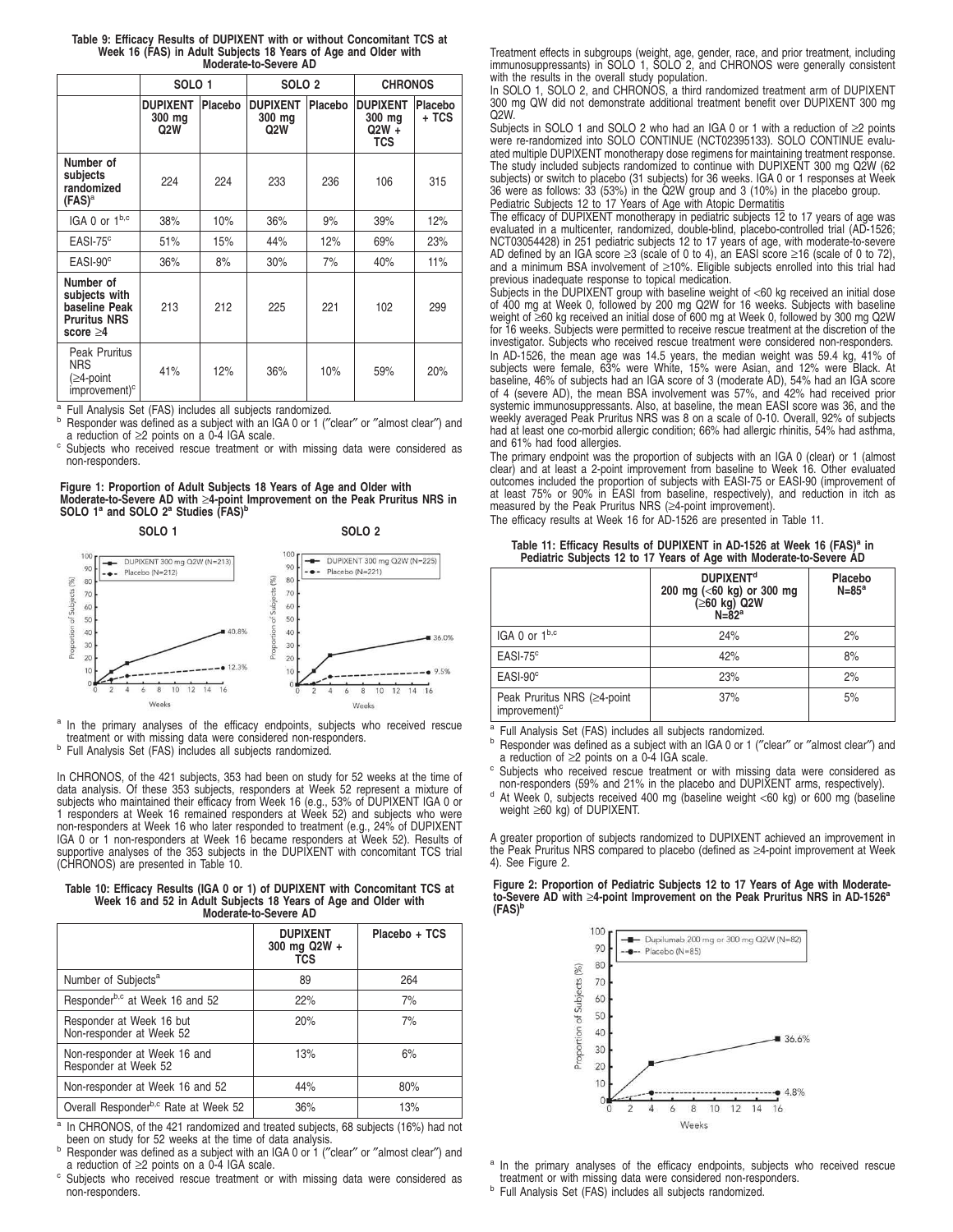#### Pediatric Subjects 6 to 11 Years of Age with Atopic Dermatitis

The efficacy and safety of DUPIXENT use concomitantly with TCS in pediatric subjects was evaluated in a multicenter, randomized, double-blind, placebo-controlled trial (AD-1652; NCT03345914) in 367 subjects 6 to 11 years of age, with AD defined by an IGA score of 4 (scale of 0 to 4), an EASI score ≥21 (scale of 0 to 72), and a minimum BSA involvement of ≥15%. Eligible subjects enrolled into this trial had previous inadequate response to topical medication. Enrollment was stratified by baseline weight (<30 kg; ≥30 kg).

Subjects in the DUPIXENT Q4W + TCS group received an initial dose of 600 mg on Day 1, followed by 300 mg Q4W from Week 4 to Week 12, regardless of weight. Subjects in the DUPIXENT Q2W  $+$  TCS group with baseline weight of <30 kg received an initial dose of 200 mg on Day 1, followed by 100 mg Q2W from Week 2 to Week 14, and subjects with baseline weight of ≥30 kg received an initial dose of 400 mg on Day 1, followed by<br>200 mg Q2W from Week 2 to Week 14. Subjects were permitted to receive rescue<br>treatment at the discretion of the investigator. Subject were considered non-responders.

In AD-1652, the mean age was 8.5 years, the median weight was 29.8 kg, 50% of subjects were female, 69% were White, 17% were Black, and 8% were Asian. At baseline, the mean BSA involvement was 58%, and 17% had received prior systemic non-steroidal immunosuppressants. Also, at baseline the mean EASI score was 37.9, and the weekly average of daily worst itch score was 7.8 on a scale of 0-10. Overall, 92% of subjects had at least one co-morbid allergic condition; 64% had food allergies, 63% had other allergies, 60% had allergic rhinitis, and 47% had asthma.

The primary endpoint was the proportion of subjects with an IGA 0 (clear) or 1 (almost clear) at Week 16. Other evaluated outcomes included the proportion of subjects with EASI-75 or EASI-90 (improvement of at least 75% or 90% in EASI from baseline, respectively), and reduction in itch as measured by the Peak Pruritus NRS (≥4-point improvement).

Table 12 presents the results by baseline weight strata for the approved dose regimens.

| Table 12: Efficacy Results of DUPIXENT with Concomitant TCS in AD-1652 at |                                                                               |  |  |
|---------------------------------------------------------------------------|-------------------------------------------------------------------------------|--|--|
|                                                                           | Week 16 (FAS) <sup>a</sup> in Pediatric Subjects 6 to 11 Years of Age with AD |  |  |

|                                                          | <b>DUPIXENT</b><br>300 ma<br>$Q4Wd +$<br><b>TCS</b> | Placebo +<br><b>TCS</b> | <b>DUPIXENT</b><br>200 mg<br>$Q2W^e +$<br><b>TCS</b> | Placebo +<br><b>TCS</b> |
|----------------------------------------------------------|-----------------------------------------------------|-------------------------|------------------------------------------------------|-------------------------|
|                                                          | $(N=61)$                                            | $(N=61)$                | $(N=59)$                                             | $(N=62)$                |
|                                                          | $<$ 30 kg                                           | $<$ 30 kg               | $\geq$ 30 kg                                         | $\geq$ 30 kg            |
| IGA 0 or 1b,c                                            | 30%                                                 | 13%                     | 39%                                                  | 10%                     |
| $EASI-75^{\circ}$                                        | 75%                                                 | 28%                     | 75%                                                  | 26%                     |
| $EASI-90^\circ$                                          | 46%                                                 | 7%                      | 36%                                                  | 8%                      |
| Peak Pruritus NRS (≥4-point<br>improvement) <sup>c</sup> | 54%                                                 | 12%                     | 61%                                                  | 13%                     |

<sup>a</sup> Full Analysis Set (FAS) includes all subjects randomized.

b Responder was defined as a subject with an IGA 0 or 1 ("clear" or "almost clear").

<sup>c</sup> Subjects who received rescue treatment or with missing data were considered as non-responders.

<sup>d</sup> At Day 1, subjects received 600 mg of DUPIXENT.

At Day 1, subjects received 200 mg (baseline weight <30 kg) or 400 mg (baseline weight ≥30 kg) of DUPIXENT.

A greater proportion of subjects randomized to DUPIXENT + TCS achieved an improve-ment in the Peak Pruritus NRS compared to placebo + TCS (defined as ≥4-point improvement at Week 16). See Figure 3.





<sup>a</sup> In the primary analyses of the efficacy endpoints, subjects who received rescue treatment or with missing data were considered non-responders.

<sup>b</sup> Full Analysis Set (FAS) includes all subjects randomized.

#### Pediatric Subjects 6 Months to 5 Years of Age with Atopic Dermatitis

The efficacy and safety of DUPIXENT use concomitantly with TCS in pediatric subjects was evaluated in a multicenter, randomized, double-blind, placebo-controlled trial (AD-1539; NCT03346434) in 162 subjects 6 months to 5 years of age, with moderate-to-severe AD defined by an IGA score ≥3 (scale of 0 to 4), an EASI score ≥16 (scale of 0 to 72), and a minimum BSA involvement of ≥10%. Eligible subjects enrolled into this trial had previous inadequate response to topical medication. Enrollment was stratified by baseline weight ( $\geq$ 5 to <15 kg and  $\geq$ 15 to <30 kg).

Subjects in the DUPIXENT Q4W + TCS group with baseline weight of  $\geq 5$  to <15 kg received an initial dose of 200 mg on Day 1, followed by 200 mg Q4W from Week 4 to<br>Week 12, and subjects with baseline weight of ≥15 to <30 kg received an initial dose of<br>300 mg on Day 1, followed by 300 mg Q4W from Week permitted to receive rescue treatment at the discretion of the investigator. Subjects who received rescue treatment were considered non-responders.

In AD-1539, the mean age was 3.8 years, the median weight was 16.5 kg, 39% of subjects<br>were female, 69% were White, 19% were Black, and 6% were Asian. At baseline, the mean<br>BSA involvement was 58%, and 29% of subjects had of daily worst scratch/itch score was 7.6 on a scale of 0-10. Overall, 81.4% of subjects had at least one co-morbid allergic condition; 68.3% had food allergies, 52.8% had other allergies, 44.1% had allergic rhinitis, and 25.5% had asthma.

The primary endpoint was the proportion of subjects with an IGA 0 (clear) or 1 (almost clear) at Week 16. Other evaluated outcomes included the proportion of subjects with EASI-75 or EASI-90 (improvement of at least 75% or 90% in EASI from baseline, respectively), and reduction in itch as measured by the Worst Scratch/Itch NRS (≥4-point improvement).

The efficacy results at Week 16 for AD-1539 are presented in Table 13.

#### **Table 13: Efficacy Results of DUPIXENT with Concomitant TCS in AD-1539 at Week 16 (FAS)<sup>a</sup> in Pediatric Subjects 6 Months to 5 Years of Age with Moderate-to-Severe AD**

|                                                                         | <b>DUPIXENT</b><br>+ TCS<br>200 mg (5 to<br>$<$ 15kg) or 300 mg<br>$(15 \text{ to } 30 \text{ kg})$<br>Q4W <sup>d</sup> | Placebo<br>$+TCS$ | Difference vs.<br>Placebo (95 % CI) |
|-------------------------------------------------------------------------|-------------------------------------------------------------------------------------------------------------------------|-------------------|-------------------------------------|
|                                                                         | $(N=83)^a$                                                                                                              | $(N=79)^a$        |                                     |
| $IGA$ 0 or $1^{b,c}$                                                    | 28%                                                                                                                     | 4%                | 24% (13%, 34%)                      |
| $EASI-75^{\circ}$                                                       | 53%                                                                                                                     | 11%               | 42% (29%, 55%)                      |
| $EASI-90^\circ$                                                         | 25%                                                                                                                     | 3%                | 23% (12%, 33%)                      |
| Worst Scratch/Itch<br>NRS ( $\geq$ 4-point<br>improvement) <sup>c</sup> | 48%                                                                                                                     | 9%                | 39% (26%, 52%)                      |

CI = confidence interval

a Full Analysis Set (FAS) includes all subjects randomized.

b Responder was defined as a subject with an IGA 0 or 1 ("clear" or "almost clear" c Subjects who received rescue treatment (63% and 19% in the placebo and DUPIXENT arms, respectively) or with missing data were considered as non-responders.

 $^{\text{d}}$  At Day 1, subjects received 200 mg (5 to <15kg) or 300 mg (15 to <30 kg) of DUPIXENT.

#### **14.2 Asthma**

The asthma development program for patients aged 12 years and older included three<br>randomized, double-blind, placebo-controlled, parallel-group, multicenter trials (DR112544<br>(NCT01854047), QUEST (NCT02414854), and VENTURE that required treatment with systemic corticosteroids or emergency department visit or hospitalization for the treatment of asthma in the year prior to trial entry. Subjects enrolled in VENTURE required dependence on daily oral corticosteroids in addition to regular use of high-dose inhaled corticosteroids plus an additional controller(s). In all 3 trials, subjects were enrolled without requiring a minimum baseline blood eosinophil count. In QUEST and VENTURE, subjects with screening blood eosinophil level of >1500 cells/mcL (<1.3%) were excluded. DUPIXENT was administered as add-on to background asthma treatment. Subjects continued background asthma therapy throughout the duration of the studies, except in VENTURE in which OCS dose was tapered as described below. DRI12544

DRI12544 was a 24-week dose-ranging study which included 776 adult subjects (18 years of age and older). DUPIXENT compared with placebo was evaluated in adult subjects with moderate-to-severe asthma on a medium or high-dose inhaled corticosteroid and a long acting beta agonist. Subjects were randomized to receive either 200 mg (N=150) or 300 mg (N=157) DUPIXENT every other week (Q2W) or 200 mg (N=154) or 300 mg (N=157)<br>DUPIXENT every 4 weeks following an initial dose of 400 mg, 600 mg or placebo (N=158),<br>respectively. The primary endpoint was mean change from percent change from baseline in FEV<sub>1</sub> and annualized rate of severe asthma exacerbation<br>events during the 24-week placebo-controlled treatment period. Results were evaluated in the overall population and subgroups based on baseline blood eosinophil count (≥300 cells/mcL and <300 cells/mcL). Additional secondary endpoints included responder rates<br>in the patient reported Asthma Control Questionnaire (ACQ-5) and Asthma Quality of Life Questionnaire, Standardized Version (AQLQ(S)) scores. QUEST

QUEST was a 52-week study which included 1902 adult and pediatric subjects (12 years of age and older). DUPIXENT compared with placebo was evaluated in 107 pediatric subjects 12 to 17 years of age and 1795 adult subjects with moderate-to-severe asthma on a medium or high-dose inhaled corticosteroid (ICS) and a minimum of one and up to two additional controller medications. Subjects were randomized to receive either 200 mg<br>(N=631) or 300 mg (N=633) DUPIXENT Q2W (or matching placebo for either 200 mg<br>[N=317] or 300 mg [N=321] Q2W) following an initial dos respectively. The primary endpoints were the annualized rate of severe exacerbation<br>events during the 52-week placebo-controlled period and change from baseline in<br>pre-bronchodilator FEV<sub>1</sub> at Week 12 in the overall popula baseline blood eosinophils count). Additional secondary endpoints included annualized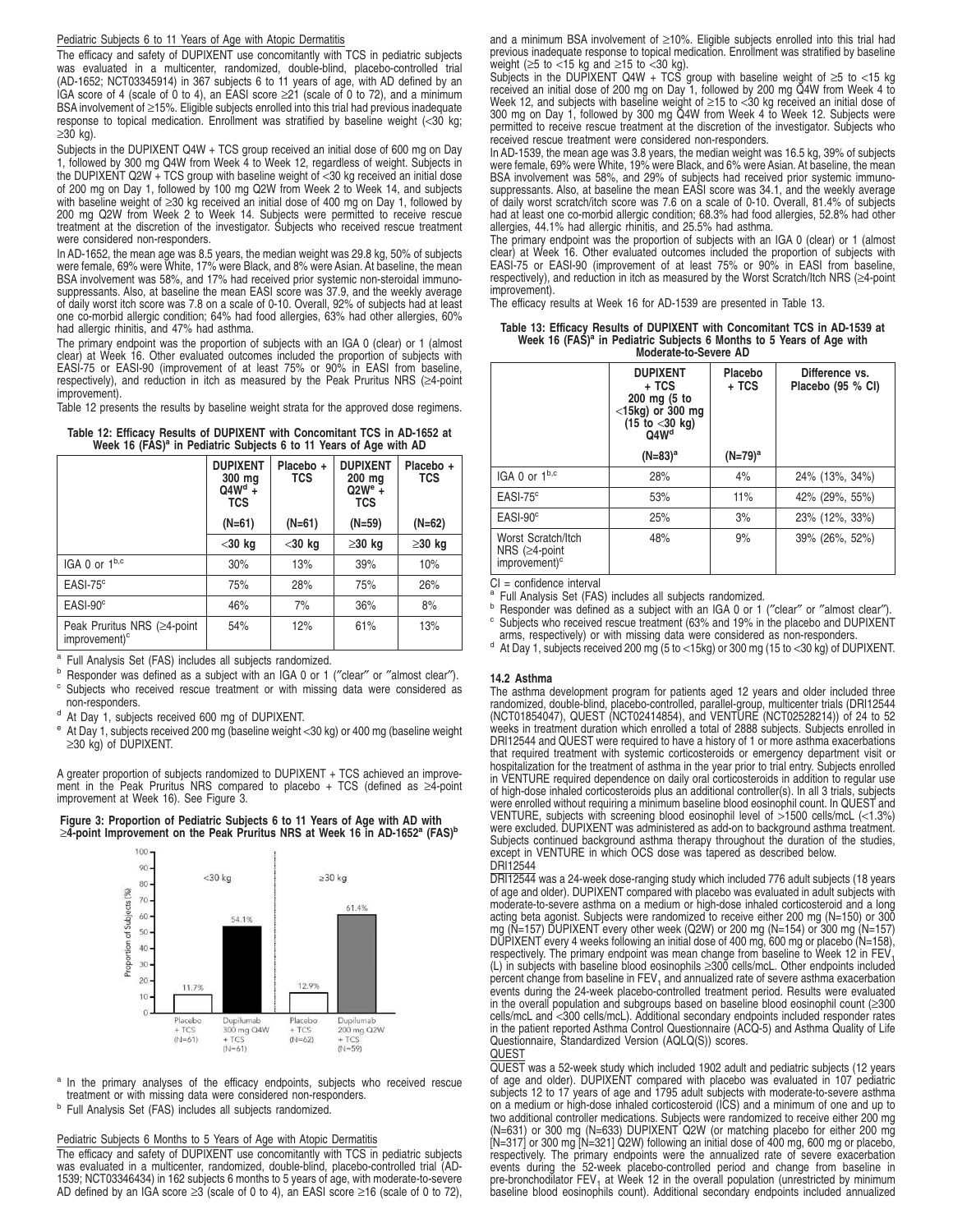severe exacerbation rates and  $FEV<sub>1</sub>$  in subjects with different baseline levels of blood eosinophils as well as responder rates in the ACQ-5 and AQLQ(S) scores. VENTURE

VENTURE was a 24-week oral corticosteroid-reduction study in 210 adult and pediatric subjects 15 years of age and older with asthma who required daily oral corticosteroids in addition to regular use of high dose inhaled corticosteroids plus an additional controller. After optimizing the OCS dose during the screening period, subjects received 300 mg DUPIXENT (N=103) or placebo (N=107) once Q2W for 24 weeks following an initial dose of 600 mg or placebo. Subjects continued to receive their existing asthma medicine during the study; however, their OCS dose was reduced every 4 weeks during the OCS reduction phase (Week 4-20), as long as asthma control was maintained. The primary endpoint was the percent reduction of oral corticosteroid dose at Weeks 20 to 24 compared with the baseline dose, while maintaining asthma control in the overall population (unrestricted by minimum baseline blood eosinophils count). Additional secondary endpoints included the annualized rate of severe exacerbation events during treatment period and responder rate in the ACQ-5 and AQLQ(S) scores.

The demographics and baseline characteristics of these 3 trials are provided in Table 14 below.

|  |  |  |  | Table 14: Demographics and Baseline Characteristics of Asthma Trials |  |  |  |
|--|--|--|--|----------------------------------------------------------------------|--|--|--|
|--|--|--|--|----------------------------------------------------------------------|--|--|--|

| Parameter                                                                 | DRI12544<br>(N=776) | <b>QUEST</b><br>(N=1902) | <b>VENTURE</b><br>(N=210) |
|---------------------------------------------------------------------------|---------------------|--------------------------|---------------------------|
| Mean age (years) (SD)                                                     | 49 (13)             | 48 (15)                  | 51 (13)                   |
| % Female                                                                  | 63                  | 63                       | 61                        |
| % White                                                                   | 78                  | 83                       | 94                        |
| Duration of Asthma (years),<br>mean $(\pm SD)$                            | 22 (15)             | 21(15)                   | 20(14)                    |
| Never smoked (%)                                                          | 77                  | 81                       | 81                        |
| Mean exacerbations in<br>previous year $(\pm SD)$                         | 2.2(2.1)            | 2.1(2.2)                 | 2.1(2.2)                  |
| High dose ICS use (%)                                                     | 50                  | 52                       | 89                        |
| Pre-dose FEV <sub>1</sub> (L) at baseline<br>$(\pm$ SD)                   | 1.84(0.54)          | 1.78(0.60)               | 1.58(0.57)                |
| Mean percent predicted FEV <sub>1</sub><br>at baseline $(\%)$ ( $\pm$ SD) | 61 (11)             | 58 (14)                  | 52 (15)                   |
| % Reversibility $(\pm SD)$                                                | 27 (15)             | 26 (22)                  | 19 (23)                   |
| Atopic Medical History %<br>Overall<br>(AD %, NP %, AR %)                 | 73<br>(8, 11, 62)   | 78<br>(10, 13, 69)       | 72<br>(8, 21, 56)         |
| Mean FeNO ppb (± SD)                                                      | 39 (35)             | 35 (33)                  | 38 (31)                   |
| Mean total $lgE$ IU/mL $(\pm$ SD)                                         | 435 (754)           | 432 (747)                | 431 (776)                 |
| Mean baseline blood<br>Eosinophil count $(\pm SD)$<br>cells/mcL           | 350 (430)           | 360 (370)                | 350 (310)                 |

 $ICS =$  inhaled corticosteroid;  $FEV_1 =$  Forced expiratory volume in 1 second; AD = atopic dermatitis; NP = nasal polyposis; AR = allergic rhinitis; FeNO = fraction of exhaled nitric oxide

#### Exacerbations

DRI12544 and QUEST evaluated the frequency of severe asthma exacerbations defined as deterioration of asthma requiring the use of systemic corticosteroids for at least 3 days or hospitalization or emergency room visit due to asthma that required systemic corticosteroids. In the primary analysis population (subjects with baseline blood eosinophil count of ≥300 cells/mcL in DRI12544 and the overall population in QUEST), subjects receiving either DUPIXENT 200 mg or 300 mg Q2W had significant reductions in the rate of asthma exacerbations compared to placebo. In the overall population in QUEST, the rate of severe exacerbations was 0.46 and 0.52 for DUPIXENT 200 mg Q2W and 300 mg Q2W, respectively, compared to matched placebo rates of 0.87 and 0.97. The rate ratio of severe exacerbations compared to placebo was 0.52 (95% CI: 0.41, 0.66) and 0.54 (95% CI: 0.43, 0.68) for DUPIXENT 200 mg Q2W and 300 mg Q2W, respectively. Results in subjects with baseline blood eosinophil counts ≥300 cells/mcL in DRI12544 and QUEST are shown in Table 15.

Response rates by baseline blood eosinophils and baseline FeNO for QUEST are shown for the overall population in Figure 4 and Figure 5, respectively. Elevation of FeNO can be a marker of the eosinophilic asthma phenotype when supported by clinical data. Pre-specified subgroup analyses of DRI12544 and QUEST demonstrated that there were greater reductions in severe exacerbations in subjects with higher baseline blood eosinophil levels (≥150 cells/mcL) or FeNO (≥25 ppb). In QUEST, reductions in exacerbations were significant in the subgroup of subjects with baseline blood eosinophils ≥150 cells/mcL. In subjects with baseline blood eosinophil count <150 cells/mcL and FeNO <25 ppb, similar severe exacerbation rates were observed between DUPIXENT and placebo.

In QUEST, the estimated rate ratio of exacerbations leading to hospitalizations and/or emergency room visits versus placebo was 0.53 (95% CI: 0.28, 1.03) and 0.74 (95% CI: 0.32, 1.70) with DUPIXENT 200 mg or 300 mg Q2W, respectively.

**Table 15: Rate of Severe Exacerbations in DRI12544 and QUEST**

| Trial    | <b>Treatment</b>              | Baseline Blood EOS >300 cells/mcL<br>(primary analysis population, DRI12544) |                      |                               |  |  |
|----------|-------------------------------|------------------------------------------------------------------------------|----------------------|-------------------------------|--|--|
|          |                               | N                                                                            | Rate<br>(95% CI)     | <b>Rate Ratio</b><br>(95% CI) |  |  |
| DRI12544 | <b>DUPIXENT</b><br>200 mg Q2W | 65                                                                           | 0.30<br>(0.13, 0.68) | 0.29<br>(0.11, 0.76)          |  |  |
|          | <b>DUPIXENT</b><br>300 mg Q2W | 64                                                                           | 0.20<br>(0.08, 0.52) | 0.19<br>(0.07, 0.56)          |  |  |
|          | Placebo                       | 68                                                                           | 1.04<br>(0.57, 1.90) |                               |  |  |
| QUEST    | <b>DUPIXENT</b><br>200 mg Q2W | 264                                                                          | 0.37<br>(0.29, 0.48) | 0.34<br>(0.24, 0.48)          |  |  |
|          | Placebo                       | 148                                                                          | 1.08<br>(0.85, 1.38) |                               |  |  |
|          | <b>DUPIXENT</b><br>300 mg Q2W | 277                                                                          | 0.40<br>(0.32, 0.51) | 0.33<br>(0.23, 0.45)          |  |  |
|          | Placebo                       | 142                                                                          | 1.24<br>(0.97, 1.57) |                               |  |  |

**Figure 4: Relative Risk in Annualized Event Rate of Severe Exacerbations across Baseline Blood Eosinophil Count (cells/mcL) in Subjects with Moderate-to-Severe Asthma (QUEST)**



**Figure 5: Relative Risk in Annualized Event Rate of Severe Exacerbations across Baseline FeNO Group (ppb) in Subjects with Moderate-to-Severe Asthma (QUEST)**



The time to first exacerbation was longer for the subjects receiving DUPIXENT compared to placebo in QUEST (Figure 6).

**Figure 6: Kaplan Meier Incidence Curve for Time to First Severe Exacerbation in Subjects with Moderate-to-Severe Asthma with Baseline Blood Eosinophils** ≥**300 cells/mcL (QUEST)<sup>a</sup>**



<sup>a</sup> At the time of the database lock, not all subjects had completed Week 52 Lung Function

Significant increases in pre-bronchodilator FEV<sub>1</sub> were observed at Week 12 for DRI12544 and QUEST in the primary analysis populations (subjects with baseline blood eosinophil count of ≥300 cells/mcL in DRI12544 and the overall population in QUEST). In the overall population in QUEST, the FEV<sub>1</sub> LS mean change from baseline was 0.32 L (21%) and<br>0.34 L (23%) for DUPIXENT 200 mg Q2W and 300 mg Q2W, respectively, compared to matched placebo means of 0.18 L (12%) and 0.21 L (14%). The mean treatment difference versus placebo was 0.14 L (95% CI: 0.08, 0.19) and 0.13 L (95% CI: 0.08, 0.18) for DUPIXENT 200 mg Q2W and 300 mg Q2W, respectively. Results in subjects with baseline blood eosinophil counts ≥300 cells/mcL in DRI12544 and QUEST are shown in Table 16.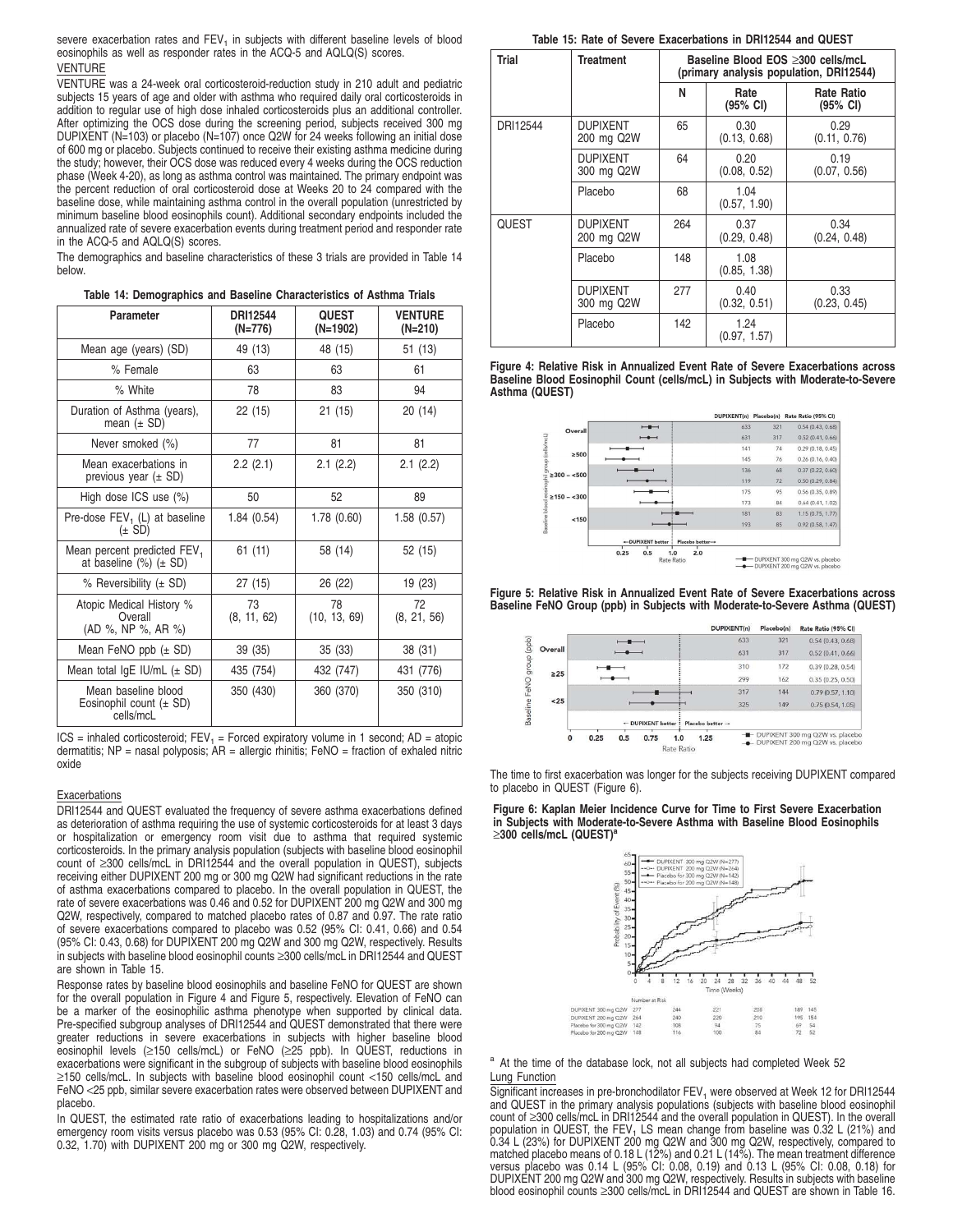Improvements in FEV<sub>1</sub> by baseline blood eosinophils and baseline FeNO for QUEST are shown in Figure 7 and 8, respectively. Subgroup analysis of DRI12544 and QUEST demonstrated greater improvement in subjects with higher baseline blood eosinophils (≥150 cells/mcL) or FeNO (≥25 ppb). In subjects with baseline blood eosinophil count  $150$  cells/mcL and FeNO  $25$  ppb, similar differences in FEV<sub>1</sub> were observed between DUPIXENT and placebo.

Mean changes in  $\mathsf{FEV}_1$  over time in QUEST are shown in Figure 9.

**Table 16: Mean Change from Baseline and Difference vs Placebo in Pre-**Bronchodilator FEV<sub>1</sub> at Week 12 in Subjects with Moderate-to-Severe Asthma **(DRI12544 and QUEST)**

| Trial        | <b>Treatment</b>              | Baseline Blood EOS ≥300 cells/mcL<br>(primary analysis population, DRI12544) |                                                 |                                                      |  |  |  |
|--------------|-------------------------------|------------------------------------------------------------------------------|-------------------------------------------------|------------------------------------------------------|--|--|--|
|              |                               | N                                                                            | <b>LS Mean Change</b><br>from baseline<br>L (%) | <b>LS Mean Difference</b><br>vs. placebo<br>(95% CI) |  |  |  |
| DRI12544     | <b>DUPIXENT</b><br>200 mg Q2W | 65                                                                           | 0.43(25.9)                                      | 0.26<br>(0.11, 0.40)                                 |  |  |  |
|              | <b>DUPIXENT</b><br>300 mg Q2W | 64                                                                           | 0.39(25.8)                                      | 0.21<br>(0.06, 0.36)                                 |  |  |  |
|              | Placebo                       | 68                                                                           | 0.18(10.2)                                      |                                                      |  |  |  |
| <b>QUEST</b> | <b>DUPIXENT</b><br>200 mg Q2W | 264                                                                          | 0.43(29.0)                                      | 0.21<br>(0.13, 0.29)                                 |  |  |  |
|              | Placebo                       | 148                                                                          | 0.21(15.6)                                      |                                                      |  |  |  |
|              | <b>DUPIXENT</b><br>300 mg Q2W | 277                                                                          | 0.47(32.5)                                      | 0.24<br>(0.16, 0.32)                                 |  |  |  |
|              | Placebo                       | 142                                                                          | 0.22(14.4)                                      |                                                      |  |  |  |

**Figure 7: LS Mean Difference in Change from Baseline vs Placebo to Week 12 in Pre-Bronchodilator FEV<sup>1</sup> across Baseline Blood Eosinophil Counts (cells/mcL) in Subjects with Moderate-to-Severe Asthma (QUEST)**



**Figure 8: LS Mean Difference in Change from Baseline vs Placebo to Week 12 in Pre-bronchodilator FEV<sup>1</sup> across Baseline FeNO (ppb) in Subjects with Moderate-to-Severe Asthma (QUEST)**

|           |                 |                          | DUPIXENT(n) | Placebo(n) | LS Mean Difference (L) (95% CI)                                        |
|-----------|-----------------|--------------------------|-------------|------------|------------------------------------------------------------------------|
|           |                 |                          | 633         | 321        | 0.13(0.08, 0.18)                                                       |
| Overall   |                 |                          | 631         | 317        | 0.14(0.08, 0.19)                                                       |
|           |                 |                          | 295         | 167        | 0.24(0.16, 0.31)                                                       |
| $\geq 25$ |                 |                          | 288         | 157        | 0.23(0.15, 0.31)                                                       |
|           |                 |                          | 309         | 141        | $0.03$ $(-0.04, 0.10)$                                                 |
| $25$      |                 |                          | 316         | 144        | $0.05(-0.02, 0.12)$                                                    |
|           | -Placebo better | <b>DUPIXENT better →</b> |             |            |                                                                        |
|           | $-0.25$         | S Mean Difference (L)    | 0.25        |            | - DUPIXENT 300 mg Q2W vs. placebo<br>- DUPIXENT 200 mg Q2W vs. placebo |

**Figure 9: Mean Change from Baseline in Pre-Bronchodilator FEV<sup>1</sup> (L) Over Time in Subjects with Moderate-to-Severe Asthma with Baseline Blood Eosinophils** ≥**300 cells/mcL (QUEST)**



Additional Secondary Endpoints

ACQ-5 and AQLQ(S) were assessed in QUEST at 52 weeks. The responder rate was defined as an improvement in score of 0.5 or more (scale range 0-6 for ACQ-5 and 1-7 for AQLQ(S)).

- The ACQ-5 responder rate for DUPIXENT 200 mg and 300 mg Q2W in the overall population was 69% vs 62% placebo (odds ratio 1.37; 95% CI: 1.01, 1.86) and 69% vs 63% placebo (odds ratio 1.28; 95% CI: 0.94, 1.73), respectively; and the AQLQ(S) responder rates were 62% vs 54% placebo (odds ratio 1.61; 95% CI: 1.17, 2.21) and 62% vs 57% placebo (odds ratio 1.33; 95% CI: 0.98, 1.81), respectively.
- The ACQ-5 responder rate for DUPIXENT 200 mg and 300 mg Q2W in subjects with baseline blood eosinophils ≥300 cells/mcL was 75% vs 67% placebo (odds ratio: 1.46; 95% CI: 0.90, 2.35) and 71% vs 64% placebo (odds ratio: 1.39; 95% CI: 0.88, 2.19), respectively; and the AQLQ(S) responder rates were 71% vs 55% placebo (odds ratio: 2.02; 95% CI: 1.24, 3.32) and 65% vs 55% placebo (odds ratio: 1.79; 95% CI: 1.13, 2.85), respectively.

# Oral Corticosteroid Reduction (VENTURE)

VENTURE evaluated the effect of DUPIXENT on reducing the use of maintenance oral corticosteroids. The baseline mean oral corticosteroid dose was 12 mg in the placebo group and 11 mg in the group receiving DUPIXENT. The primary endpoint was the percent reduction from baseline of the final oral corticosteroid dose at Week 24 while maintaining asthma control.

Compared with placebo, subjects receiving DUPIXENT achieved greater reductions in daily maintenance oral corticosteroid dose, while maintaining asthma control. The mean percent reduction in daily OCS dose from baseline was 70% (median 100%) in subjects receiving DUPIXENT (95% CI: 60%, 80%) compared to 42% (median 50%) in subjects receiving placebo (95% CI: 33%, 51%). Reductions of 50% or higher in the OCS dose were observed in 82 (80%) subjects receiving DUPIXENT compared to 57 (53%) in those receiving placebo. The proportion of subjects with a mean final dose less than 5 mg at Week 24 was 72% for DUPIXENT and 37% for placebo (odds ratio 4.48 95% CI: 2.39, 8.39). A total of 54 (52%) subjects receiving DUPIXENT versus 31 (29%) subjects in the placebo group had a 100% reduction in their OCS dose.

In this 24-week trial, asthma exacerbations (defined as a temporary increase in oral corticosteroid dose for at least 3 days) were lower in subjects receiving DUPIXENT compared with those receiving placebo (annualized rate 0.65 and 1.60 for the DUPIXENT and placebo group, respectively; rate ratio 0.41 [95% CI 0.26, 0.63]) and improvement in<br>pre-bronchodilator FEV<sub>1</sub> from baseline to Week 24 was greater in subjects receiving DUPIXENT compared with those receiving placebo (LS mean difference for DUPIXENT versus placebo of 0.22 L [95% CI: 0.09 to 0.34 L]). Effects on lung function and on oral steroid and exacerbation reduction were similar irrespective of baseline blood eosinophil levels. The ACQ-5 and AQLQ(S) were also assessed in VENTURE and showed improvements similar to those in QUEST.

#### Pediatric Subjects 6 to 11 Years of Age with Asthma

The efficacy and safety of DUPIXENT in pediatric subjects was evaluated in a 52-week multicenter, randomized, double-blind, placebo-controlled study (VOYAGE; NCT02948959) in 408 subjects 6 to 11 years of age, with moderate-to-severe asthma on a medium or high-dose ICS and a second controller medication or high-dose ICS alone. Subjects were required to have a history of 1 or more asthma exacerbation(s) that required treatment with systemic corticosteroids or emergency department visit or hospitalization for the treatment of asthma in the year prior to trial entry. Subjects were randomized to DUPIXENT (N=273) or matching placebo (N=135) every other week based on body weight <30 kg (100 mg Q2W) or ≥30 kg (200 mg Q2W). The effectiveness of DUPIXENT 300 mg Q4W was extrapolated from efficacy of 100 mg Q2W in VOYAGE with support from population pharmacokinetic analyses showing higher drug exposure levels with<br>300 mg Q4W *[see Pediatric Use (8.4) and Pharmacokinetics (12.3)]*.

The primary endpoint was the annualized rate of severe asthma exacerbation events during the 52-week placebo-controlled period. Severe asthma exacerbations were defined as deterioration of asthma requiring the use of systemic corticosteroids for at least 3 days or hospitalization or emergency room visit due to asthma that required systemic corticosteroids. The key secondary endpoint was the change from baseline in prebronchodilator FEV<sub>1</sub> percent predicted at Week 12. Additional secondary endpoints included mean change from baseline and responder rates in the ACQ-7-IA (Asthma Control Questionnaire-7-Interviewer Administered) and PAQLQ(S)-IA (Pediatric Asthma Quality of Life Questionnaire with Standardized Activities Interviewer Administered) scores. The demographics and baseline characteristics for VOYAGE are provided in Table 17 below.

| <b>Parameter</b>                                    | <b>VOYAGE</b><br>(N=408) |
|-----------------------------------------------------|--------------------------|
| Mean age (years) (SD)                               | 9(2)                     |
| % Female                                            | 36                       |
| % White                                             | 88                       |
| Mean body weight (kg)                               | 36                       |
| Mean exacerbations in previous year $(\pm SD)$      | 2.4(2.2)                 |
| High dose $ICS$ use $(\%)$                          | 44                       |
| Pre-dose $FEV_1$ (L) at baseline ( $\pm$ SD)        | 1.48(0.41)               |
| Mean percent predicted $FEV_1$ (%) ( $\pm SD$ )     | 78 (15)                  |
| Mean % Reversibility $(\pm SD)$                     | 20(21)                   |
| Atopic Medical History % Overall<br>(AD %, AR %)    | 92<br>(36, 82)           |
| Mean FeNO ppb $(\pm$ SD)                            | 28 (24)                  |
| % subjects with FeNO ppb $\geq$ 20                  | 50                       |
| Median total $lgE$ IU/mL $(\pm SD)$                 | 792 (1093)               |
| Mean baseline Eosinophil count $(\pm$ SD) cells/mcL | 502 (395)                |

ICS = inhaled corticosteroid; FEV<sub>1</sub> = Forced expiratory volume in 1 second; AD = atopic<br>dermatitis; AR = allergic rhinitis; FeNO = fraction of exhaled nitric oxide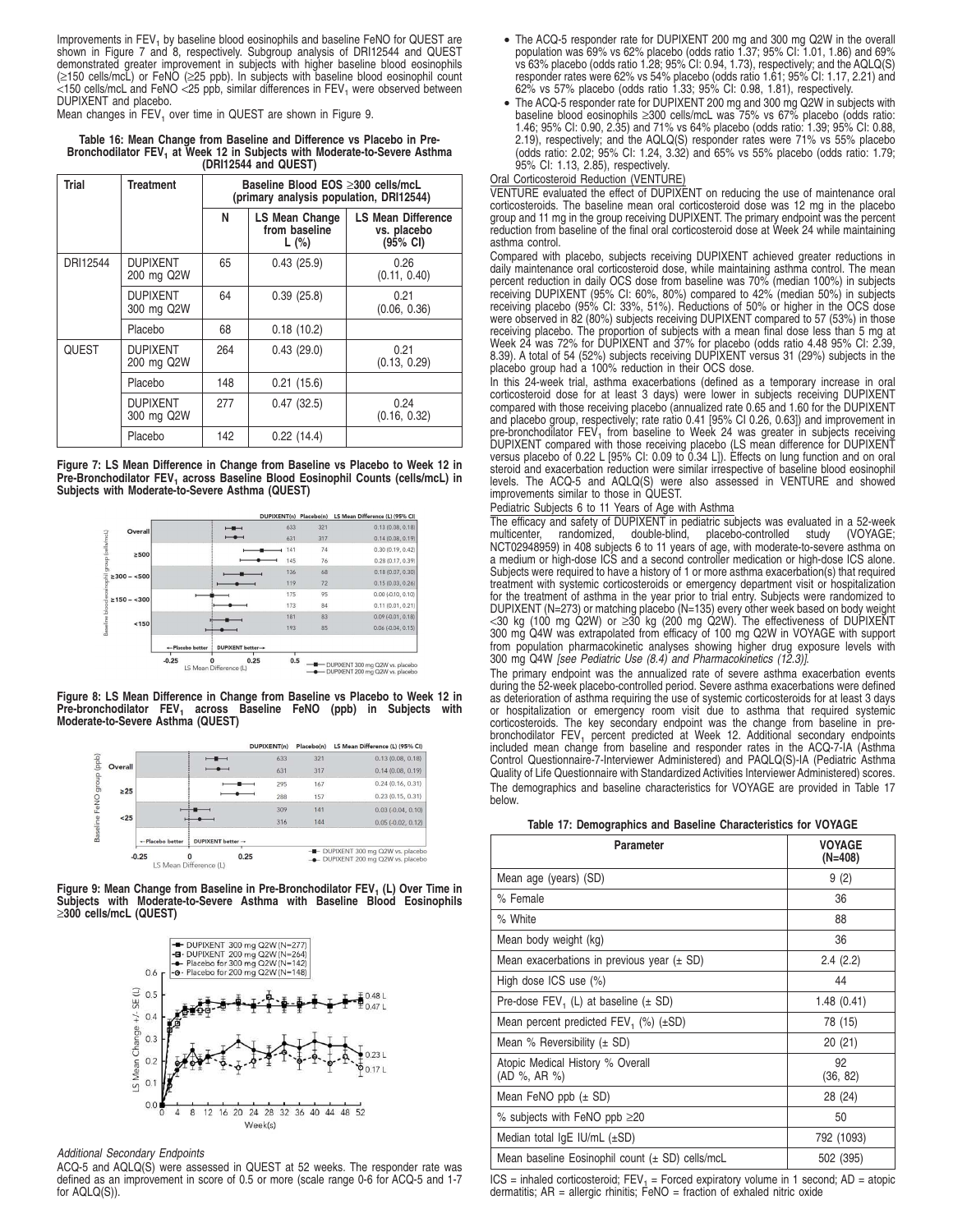DUPIXENT significantly reduced the annualized rate of severe asthma exacerbation events during the 52-week treatment period compared to placebo in populations with an eosinophilic phenotype as indicated by elevated blood eosinophils and/or the population with elevated FeNO. Subgroup analyses for results of DUPIXENT treatment based upon either baseline eosinophil level or baseline FeNO level were similar to the pediatric (12 to 17 years of age) and adult trials and are described for the adult and pediatric (12 to 17 years of age) asthma population above. In subjects with baseline blood eosinophil count <150 cells/mcL and FeNO <20 ppb, similar severe asthma exacerbation rates were observed between DUPIXENT and placebo.

Significant improvements in percent predicted pre-bronchodilator  $FEV<sub>1</sub>$  were observed at Week 12. Significant improvements in percent predicted FEV<sub>1</sub> were observed as early as<br>Week 2 and were maintained through Week 52 in VOYAGE (Figure 10). The efficacy results for VOYAGE are presented in Table 18.

#### **Table 18: Efficacy Results of DUPIXENT in VOYAGE**

| Treatment                                                                                      | $EOS \geq 300$ cells/mcL <sup>a</sup> |                      |                                  |  |  |  |  |
|------------------------------------------------------------------------------------------------|---------------------------------------|----------------------|----------------------------------|--|--|--|--|
| Annualized Severe Exacerbations Rate over 52 Weeks                                             |                                       |                      |                                  |  |  |  |  |
|                                                                                                | N                                     | Rate<br>(95% CI)     | Rate Ratio<br>$(95% \text{ Cl})$ |  |  |  |  |
| <b>DUPIXENT</b><br>100 mg Q2W (<30 kg)/<br>200 mg Q2W (≥30 kg)                                 | 175                                   | 0.24<br>(0.16, 0.35) | 0.35<br>(0.22, 0.56)             |  |  |  |  |
| Placebo                                                                                        | 84                                    | 0.67<br>(0.47, 0.95) |                                  |  |  |  |  |
| Mean Change from Baseline in Percent Predicted FEV, at Week 12                                 |                                       |                      |                                  |  |  |  |  |
| N<br>LS mean<br>LS mean $\wedge$ from<br><b>Baseline</b><br>difference vs.<br>Placebo (95% CI) |                                       |                      |                                  |  |  |  |  |
| <b>DUPIXENT</b><br>100 mg Q2W (<30 kg)/<br>200 mg Q2W (≥30 kg)                                 | 168                                   | 10.15                | 5.32<br>(1.76, 8.88)             |  |  |  |  |

a This reflects the prespecified primary analysis population for VOYAGE in the United States.

Placebo 1 80 4.83

**Figure 10: Mean Change from Baseline in Percent Predicted Pre-bronchodilator FEV<sup>1</sup> (L) Over Time in Pediatric Subjects 6 to 11 Years of Age in VOYAGE (Baseline Blood Eosinophils** ≥**300 cells/mcL)**



Improvements were also observed for ACQ-7-IA and PAQLQ(S)-IA at Week 24 and were sustained at Week 52. Greater responder rates were observed for ACQ-7-IA and PAQLQ(S)-IA compared to placebo at Week 24. The responder rate was defined as an improvement in score of 0.5 or more (scale range 0-6 for ACQ-7-IA and 1-7 for<br>PAQLQ(S)-IA). In the subgroup of subjects with baseline blood eosinophil count<br>≥300 cells/mcL, DUPIXENT led to a higher proportion of subjects ACQ-7-IA (80.6% versus 64.3% for placebo) with an OR of 2.79 (95% CI: 1.43, 5.44), and in PAQLQ(S)-IA (72.8% versus 63.0% for placebo) with an OR of 1.84 (95% CI: 0.92, 3.65) at Week 24.

#### **14.3 Chronic Rhinosinusitis with Nasal Polyposis**

The chronic rhinosinusitis with nasal polyposis (CRSwNP) development program included two randomized, double-blind, parallel-group, multicenter, placebo-controlled studies (SINUS-24 (NCT02912468) and SINUS-52 (NCT02898454)) in 724 adult subjects 18 years of age and older on background intranasal corticosteroids (INCS). These studies included subjects with CRSwNP despite prior sino-nasal surgery or treatment with, or who were ineligible to receive or were intolerant to, systemic corticosteroids in the past 2 years. Subjects with chronic rhinosinusitis without nasal polyposis were not included in these trials. Rescue with systemic corticosteroids or surgery was allowed during the studies at the investigator's discretion. In SINUS-24, a total of 276 subjects were randomized to

receive either 300 mg DUPIXENT (N=143) or placebo (N=133) every other week for 24<br>weeks. In SINUS-52, 448 subjects were randomized to receive either 300 mg DUPIXENT<br>(N=150) every other week for 52 weeks, 300 mg DUPIXENT ( (N=153). All subjects had evidence of sinus opacification on the Lund Mackay (LMK) sinus CT scan and 73% to 90% of subjects had opacification of all sinuses. Subjects were stratified based on their histories of prior surgery and co-morbid asthma/nonsteroidal anti-inflammatory drug exacerbated respiratory disease (NSAID-ERD). A total of 63% of subjects reported previous sinus surgery, with a mean number of 2.0 prior surgeries, 74% used systemic corticosteroids in the previous 2 years with a mean number of 1.6 systemic corticosteroid courses in the previous 2 years, 59% had co-morbid asthma, and 28% had NSAID-ERD.

The co-primary efficacy endpoints were change from baseline to Week 24 in bilateral endoscopic nasal polyps score (NPS; 0-8 scale) as graded by central blinded readers, and change from baseline to Week 24 in nasal congestion/obstruction score averaged over 28 days (NC; 0-3 scale), as determined by subjects using a daily diary. For NPS, polyps on each side of the nose were graded on a categorical scale (0=no polyps; 1=small polyps in the middle meatus not reaching below the inferior border of the middle turbinate; 2=polyps reaching below the lower border of the middle turbinate; 3=large polyps reaching the lower border of the inferior turbinate or polyps medial to the middle turbinate; 4=large polyps causing complete obstruction of the inferior nasal cavity). The total score was the sum of the right and left scores. Nasal congestion was rated daily by the subjects on a 0 to 3 categorical severity scale (0=no symptoms; 1=mild symptoms; 2=moderate symptoms; 3=severe symptoms).

In both studies, key secondary end-points at Week 24 included change from baseline in: LMK sinus CT scan score, daily loss of smell, and 22-item sino-nasal outcome test (SNOT-22). The LMK sinus CT scan score evaluated the opacification of each sinus using a 0 to 2 scale (0=normal; 1=partial opacification; 2=total opacification) deriving a maximum score of 12 per side and a total maximum score of 24 (higher scores indicate more opacification). Loss of smell was scored reflectively by the subject every morning on a 0-3 scale (0=no symptoms, 1=mild symptoms, 2=moderate symptoms, 3=severe symptoms). SNOT-22 includes 22 items assessing symptoms and symptom impact associated with CRSwNP with each item scored from 0 (no problem) to 5 (problem as bad as it can be) with a global score ranging from 0 to 110. SNOT-22 had a 2 week recall period. In the pooled efficacy results, the reduction in the proportion of subjects rescued with systemic corticosteroids and/or sino-nasal surgery (up to Week 52) were evaluated.

The demographics and baseline characteristics of these 2 trials are provided in Table 19 below.

|  |  |  | Table 19: Demographics and Baseline Characteristics of CRSwNP Trials |  |  |
|--|--|--|----------------------------------------------------------------------|--|--|
|  |  |  |                                                                      |  |  |

| <b>Parameter</b>                                                            | SINUS-24<br>(N=276) | <b>SINUS-52</b><br>(N=448) |
|-----------------------------------------------------------------------------|---------------------|----------------------------|
| Mean age (years) (SD)                                                       | 50 (13)             | 52 (12)                    |
| % Male                                                                      | 57                  | 62                         |
| Mean CRSwNP duration (years) (SD)                                           | 11 $(9)$            | 11(10)                     |
| Subjects with $\geq 1$ prior surgery (%)                                    | 72                  | 58                         |
| Subjects with systemic corticosteroid<br>use in the previous 2 years $(\%)$ | 65                  | 80                         |
| Mean Bilateral endoscopic NPS <sup>a</sup> (SD),<br>range 0-8               | 5.8(1.3)            | 6.1(1.2)                   |
| Mean Nasal congestion (NC) score <sup>a</sup><br>$(SD)$ , range $0-3$       | 2.4(0.6)            | 2.4(0.6)                   |
| Mean LMK sinus CT total score <sup>a</sup> (SD),<br>range 0-24              | 19(4.4)             | 18(3.8)                    |
| Mean loss of smell score <sup>a</sup> (AM), (SD)<br>range 0-3               | 2.7(0.5)            | 2.8(0.5)                   |
| Mean SNOT-22 total score <sup>a</sup> (SD),<br>range 0-110                  | 49.4 (20.2)         | 51.9 (20.9)                |
| Mean blood eosinophils (cells/mcL)<br>(SD)                                  | 440 (330)           | 430 (350)                  |
| Mean total IgE IU/mL (SD)                                                   | 212 (276)           | 240 (342)                  |
| <b>Atopic Medical History</b><br>% Overall                                  | 75                  | 82                         |
| Asthma (%)                                                                  | 58                  | 60                         |
| NSAID-ERD (%)                                                               | 30                  | 27                         |

a Higher scores indicate greater disease severity

SD = standard deviation; AM = morning; NPS = nasal polyps score; SNOT-22 = 22-item sino-nasal outcome test; NSAID-ERD = asthma/nonsteroidal anti-inflammatory drug exacerbated respiratory disease

Clinical Response (SINUS-24 and SINUS-52)

The results for primary endpoints in CRSwNP studies are presented in Table 20.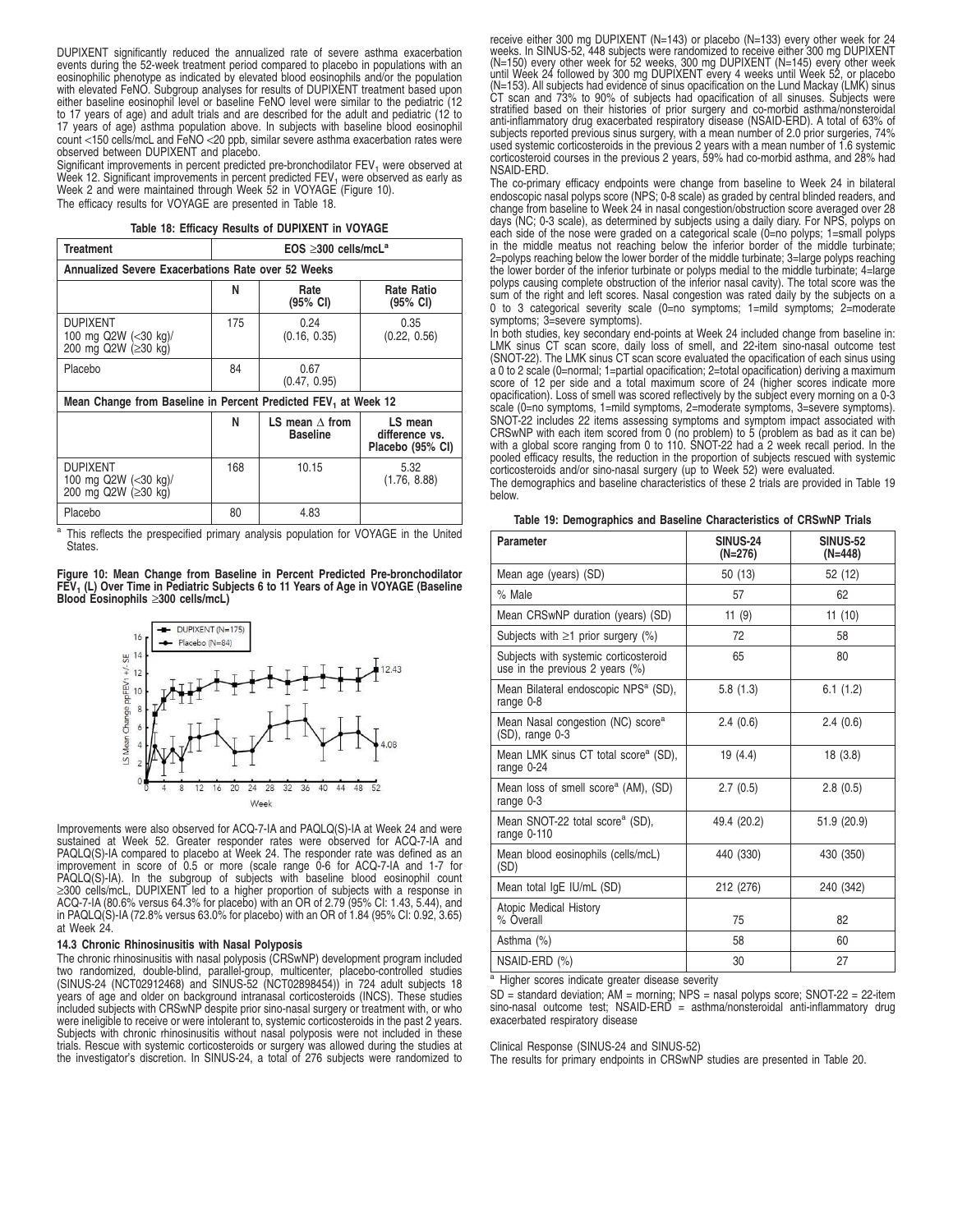|  | Table 20: Results of the Primary Endpoints in CRSwNP Trials |
|--|-------------------------------------------------------------|
|--|-------------------------------------------------------------|

|                              | <b>SINUS-24</b>         |                      |                         |                                                                                                                                |                             |                         | <b>SINUS-52</b>                            |                         |                                                         |                             |  |
|------------------------------|-------------------------|----------------------|-------------------------|--------------------------------------------------------------------------------------------------------------------------------|-----------------------------|-------------------------|--------------------------------------------|-------------------------|---------------------------------------------------------|-----------------------------|--|
|                              |                         | Placebo<br>$(n=133)$ |                         | Placebo<br><b>DUPIXENT</b><br>LS mean difference<br>$(n=153)$<br>300 mg Q2W<br>vs. Placebo<br>$(95\% \text{ Cl})$<br>$(n=143)$ |                             |                         | <b>DUPIXENT</b><br>300 mg Q2W<br>$(n=295)$ |                         | LS mean difference<br>vs. Placebo<br>$(95% \text{ Cl})$ |                             |  |
| Primary Endpoints at Week 24 |                         |                      |                         |                                                                                                                                |                             |                         |                                            |                         |                                                         |                             |  |
| <b>Scores</b>                | <b>Baseline</b><br>mean | LS mean<br>change    | <b>Baseline</b><br>mean | LS mean<br>change                                                                                                              |                             | <b>Baseline</b><br>mean | LS mean<br>change                          | <b>Baseline</b><br>mean | LS mean<br>change                                       |                             |  |
| <b>NPS</b>                   | 5.86                    | 0.17                 | 5.64                    | $-1.89$                                                                                                                        | $-2.06$<br>$(-2.43, -1.69)$ | 5.96                    | 0.10                                       | 6.18                    | $-1.71$                                                 | $-1.80$<br>$(-2.10, -1.51)$ |  |
| <b>NC</b>                    | 2.45                    | $-0.45$              | 2.26                    | $-1.34$                                                                                                                        | $-0.89$<br>$(-1.07, -0.71)$ | 2.38                    | $-0.38$                                    | 2.46                    | $-1.25$                                                 | $-0.87$<br>$(-1.03, -0.71)$ |  |

A reduction in score indicates improvement.

 $NPS$  = nasal polyps score;  $NC$  = nasal congestion/obstruction

Statistically significant efficacy was observed in SINUS-52 with regard to improvement in bilateral endoscopic NPS score at week 24 and week 52 (see Figure 11).

**Figure 11: LS Mean Change from Baseline in Bilateral Nasal Polyps Score (NPS) up to Week 52 in Subjects 18 Years of Age and Older with CRSwNP (SINUS-52 - ITT Population)**



Similar results were seen in SINUS-24 at Week 24. In the post-treatment period when subjects were off DUPIXENT, the treatment effect diminished over time (see Figure 12).

**Figure 12: LS Mean Change from Baseline in Bilateral Nasal Polyps Score (NPS) up to Week 48 in Subjects 18 Years of Age and Older with CRSwNP (SINUS-24 - ITT Population)**



At Week 52, the LS mean difference for nasal congestion in the DUPIXENT group versus placebo was -0.98 (95% CI -1.17, -0.79). In both studies, significant improvements in nasal congestion were observed as early as the first assessment at Week 4. The LS mean difference for nasal congestion at Week 4 in the DUPIXENT group versus placebo was -0.41 (95% CI: -0.52, -0.30) in SINUS-24 and -0.37 (95% CI: -0.46, -0.27) in SINUS-52. A significant decrease in the LMK sinus CT scan score was observed. The LS mean difference for LMK sinus CT scan score at Week 24 in the DUPIXENT group versus placebo was -7.44 (95% CI: -8.35, -6.53) in SINUS-24 and -5.13 (95% CI: -5.80, -4.46) in SINUS-52. At Week 52, in SINUS-52 the LS mean difference for LMK sinus CT scan score in the DUPIXENT group versus placebo was -6.94 (95% CI: -7.87, -6.01).

Dupilumab significantly improved the loss of smell compared to placebo. The LS mean difference for loss of smell at Week 24 in the DUPIXENT group versus placebo was -1.12 (95% CI: -1.31, -0.93) in SINUS-24 and -0.98 (95% CI: -1.15, -0.81) in SINUS-52. At Week 52, the LS mean difference for loss of smell in the DUPIXENT group versus placebo was -1.10 (95% CI -1.31, -0.89). In both studies, significant improvements in daily loss of smell severity were observed as early as the first assessment at Week 4.

Dupilumab significantly decreased sino-nasal symptoms as measured by SNOT-22<br>compared to placebo. The LS mean difference for SNOT-22 at Week 24 in the DUPIXENT<br>group versus placebo was -21.12 (95% CI: -25.17, -17.06) in SI CI: -20.87, -13.85) in SINUS-52. At Week 52, the LS mean difference in the DUPIXENT group versus placebo was -20.96 (95% CI -25.03, -16.89).

In the pre-specified multiplicity-adjusted pooled analysis of two studies, treatment with DUPIXENT resulted in significant reduction of systemic corticosteroid use and need for sino-nasal surgery versus placebo (HR of 0.24; 95% CI: 0.17, 0.35) (see Figure 13). The proportion of subjects who required systemic corticosteroids was reduced by 74% (HR of 0.26; 95% CI: 0.18, 0.38). The total number of systemic corticosteroid courses per year was reduced by 75% (RR of 0.25; 95% CI: 0.17, 0.37). The proportion of subjects who required surgery was reduced by 83% (HR of 0.17; 95% CI: 0.07, 0.46).

**Figure 13: Kaplan Meier Curve for Time to First Systemic Corticosteroid Use and/or Sino-Nasal Surgery During Treatment Period in Subjects 18 Years of Age and Older with CRSwNP (SINUS-24 and SINUS-52 Pooled - ITT Population)**



The effects of DUPIXENT on the primary endpoints of NPS and nasal congestion and the key secondary endpoint of LMK sinus CT scan score were consistent in subjects with prior surgery and without prior surgery.

In subjects with co-morbid asthma, improvements in pre-bronchodilator  $FEV<sub>1</sub>$  were similar to subjects in the asthma program.

#### **14.4 Eosinophilic Esophagitis**

A single randomized, double-blind, parallel-group, multicenter, placebo-controlled trial,<br>including two 24-week treatment periods (Parts A and B), was conducted in adult and<br>pediatric subjects 12 to 17 years of age, (NCT03633617). In both parts, subjects were randomized to receive 300 mg DUPIXENT every week or placebo. Eligible subjects had ≥15 intraepithelial eosinophils per high-power field (eos/hpf) following a treatment course of a proton pump inhibitor (PPI) either prior to or during the screening period and symptoms of dysphagia as measured by the Dysphagia Symptom Questionnaire (DSQ). At baseline, 43% of subjects in Part A and 37% of subjects in Part B had a history of prior esophageal dilations.

Demographics and baseline characteristics were similar in Parts A and B. A total of 81 subjects (61 adults and 20 pediatric subjects) were enrolled in Part A and 159 subjects (107 adults and 52 pediatric subjects) were enrolled in Part B. The mean age in years was 32 years (range 13 to 62 years) in Part A and 28 years (range 12 to 66 years) in Part B. The majority of subjects were male (60% in Part A and 68% in Part B) and White (96% in Part A and 90% in Part B). The mean baseline DSQ score (SD) was 33.6 (12.4) in Part A and 37.2 (10.7) in Part B.

The coprimary efficacy endpoints in Parts A and B were the (1) proportion of subjects achieving histological remission defined as peak esophageal intraepithelial eosinophil count of ≤6 eos/hpf at Week 24; and (2) the absolute change in the subject-reported DSQ score from baseline to Week 24.

Efficacy results for Parts A and B are presented in Table 21.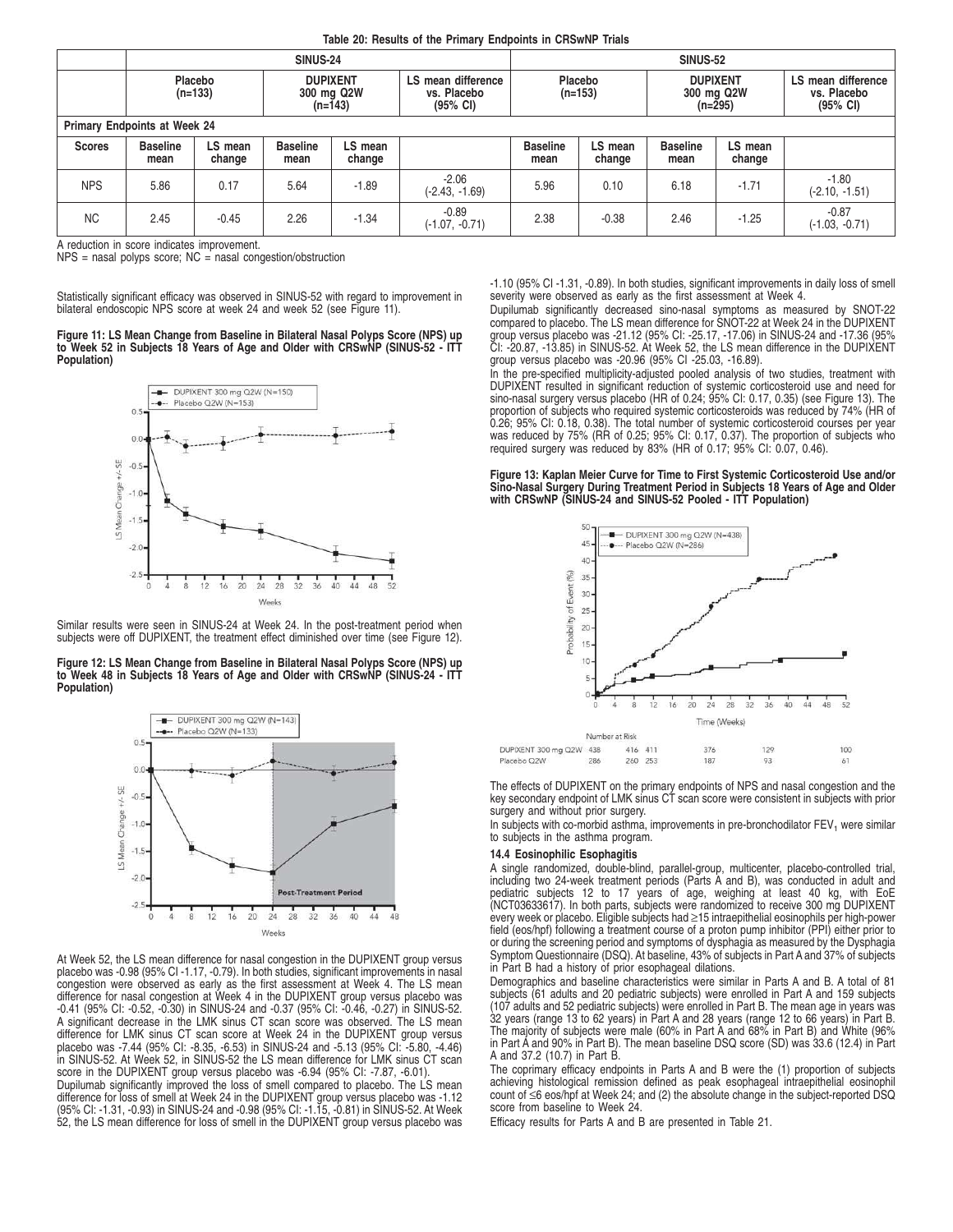## **Table 21: Efficacy Results of DUPIXENT at Week 24 in Subjects 12 Years of Age and Older with EoE (Parts A and B)**

|                                                                                                                                          |                                             | Part A          |                                                          | Part B                            |                  |                                                          |  |
|------------------------------------------------------------------------------------------------------------------------------------------|---------------------------------------------|-----------------|----------------------------------------------------------|-----------------------------------|------------------|----------------------------------------------------------|--|
|                                                                                                                                          | Placebob<br><b>DUPIXENT</b><br>300 mg $QWb$ |                 | Difference vs. Placebo<br>$(95\% \text{ Cl})^{\text{b}}$ | <b>DUPIXENT</b><br>$300$ mg $QWb$ | Placebob         | Difference vs. Placebo<br>$(95\% \text{ Cl})^{\text{b}}$ |  |
|                                                                                                                                          | $N=42$                                      | $N = 39$        |                                                          | $N=80$                            | $N=79$           |                                                          |  |
| <b>Co-primary Endpoints</b>                                                                                                              |                                             |                 |                                                          |                                   |                  |                                                          |  |
| Proportion of subjects achieving histological<br>remission (peak esophageal intraepithelial<br>eosinophil count $\leq 6$ eos/hpf), n (%) | 25<br>(59.5)                                | (5.1)           | 57.0<br>(40.9, 73.1)                                     | 47<br>(58.8)                      | (6.3)            | 53.5<br>(41.2, 65.8)                                     |  |
| Absolute change from baseline in DSQ score<br>$(0-84^a)$ , LS mean $(SE)$                                                                | $-21.9$<br>(2.5)                            | $-9.6$<br>(2.8) | $-12.3$<br>$(-19.1, -5.5)$                               | $-23.8$<br>(1.9)                  | $-13.9$<br>(1.9) | $-9.9$<br>$(-14.8, -5.0)$                                |  |

<sup>a</sup> Total biweekly DSQ scores range from 0 to 84; higher scores indicate greater frequency and severity of dysphagia

<sup>b</sup> For histological remission, the difference in percentages is estimated using the Cochran Mantel Haenszel method, adjusting for randomization stratification factors. For absolute change in DSQ score, the LS mean changes, standard errors, and differences are estimated using an ANCOVA model with treatment group, randomization stratification factors, and baseline measurement as covariates.

In Parts A and B, a greater proportion of subjects randomized to DUPIXENT achieved histological remission (peak esophageal intraepithelial eosinophil count ≤6 eos/hpf) compared to placebo. Treatment with DUPIXENT also resulted in a significant improvement in LS mean change in DSQ score compared to placebo at Week 24. The results of the anchor-based analyses that incorporated the subjects' perspectives indicated that the observed improvement in dysphagia from Parts A and B is representative of a clinically meaningful within-subject improvement.

# **16 HOW SUPPLIED/STORAGE AND HANDLING**

## How Supplied

DUPIXENT (dupilumab) Injection is a clear to slightly opalescent, colorless to pale yellow solution, supplied in single-dose pre-filled syringes with needle shield or pre-filled pens.

The pre-filled syringe with needle shield is designed to deliver:

- 300 mg of DUPIXENT in 2 mL solution (NDC 0024-5914-00)
- 200 mg of DUPIXENT in 1.14 mL solution (NDC 0024-5918-00)
- 100 mg of DUPIXENT in 0.67 mL solution (NDC 0024-5911-00)

## The pre-filled pen is designed to deliver:

- 300 mg of DUPIXENT in 2 mL solution (NDC 0024-5915-00)
- 200 mg of DUPIXENT in 1.14 mL solution (NDC 0024-5919-00)

DUPIXENT is available in cartons containing 2 pre-filled syringes with needle shield or 2 pre-filled pens.

| Pack<br><b>Size</b> | 300 mg/2 mL Pre-<br>filled Syringe with<br><b>Needle Shield</b> | 200 mg/1.14 mL Pre-<br>filled Syringe with<br><b>Needle Shield</b> | 100 mg/0.67 mL Pre-<br>filled Syringe with<br><b>Needle Shield</b> |
|---------------------|-----------------------------------------------------------------|--------------------------------------------------------------------|--------------------------------------------------------------------|
| syringes            | Pack of   NDC 0024-5914-01                                      | NDC 0024-5918-01                                                   | NDC 0024-5911-02                                                   |

| <b>Pack Size</b> | 300 mg/2 mL Pre-filled Pen        | 200 mg/1.14 mL Pre-filled<br>Pen |
|------------------|-----------------------------------|----------------------------------|
|                  | Pack of 2 pens   NDC 0024-5915-02 | NDC 0024-5919-02                 |

#### Storage and Handling

DUPIXENT is sterile and preservative-free. Discard any unused portion.

Store refrigerated at 2°C to 8°C (36°F to 46°F) in the original carton to protect from light. If necessary, DUPIXENT may be kept at room temperature up to 25°C (77°F) for a maximum of 14 days. Do not store above 25°C (77°F). After removal from the refrigerator, DUPIXENT must be used within 14 days or discarded.

Do not expose DUPIXENT to heat or direct sunlight.

Do NOT freeze. Do NOT shake.

#### **17 PATIENT COUNSELING INFORMATION**

Advise the patient to read the FDA-approved patient labeling (Patient Information and Instructions for Use).

## **Pregnancy Registry**

There is a pregnancy exposure registry that monitors pregnancy outcomes in women exposed to DUPIXENT during pregnancy. Encourage participation and advise patients about how they may enroll in the registry [see Use in Specific Populations (8.1)].

#### Administration Instructions

Provide proper training to patients and/or caregivers on proper subcutaneous injection technique, including aseptic technique, and the preparation and administration of DUPIXENT prior to use. Advise patients to follow sharps disposal recommendations [see Dosage and Administration (2.1) and Instructions for Use].

Hypersensitivity

Advise patients to discontinue DUPIXENT and to seek immediate medical attention if they experience any symptoms of systemic hypersensitivity reactions [see Warnings and Precautions (5.1)]

## Conjunctivitis and Keratitis

Advise patients to consult their healthcare provider if new onset or worsening eye symptoms develop [see Warnings and Precautions (5.2)].

#### Eosinophilic Conditions

Advise patients to notify their healthcare provider if they present with clinical features of eosinophilic pneumonia or vasculitis consistent with eosinophilic granulomatosis with polyangiitis [see Warnings and Precautions (5.3)].

#### Not for Acute Asthma Symptoms or Deteriorating Disease

Inform patients that DUPIXENT does not treat acute asthma symptoms or acute exacerbations. Inform patients to seek medical advice if their asthma remains uncontrolled or worsens after initiation of treatment with DUPIXENT [see Warnings and Precautions  $(5.4)$ ].

## Reduction in Corticosteroid Dosage

Inform patients to not discontinue systemic or inhaled corticosteroids except under the direct supervision of a healthcare provider. Inform patients that reduction in corticosteroid dose may be associated with systemic withdrawal symptoms and/or unmask conditions previously suppressed by systemic corticosteroid therapy [see Warnings and Precautions  $(5.5)$ ].

Patients with Co-morbid Asthma

Advise patients with co-morbid asthma not to adjust or stop their asthma treatment without talking to their healthcare providers [see Warnings and Precautions (5.6)].

**Arthralgia** 

Advise patients to report new onset or worsening joint symptoms to their healthcare provider [see Warnings and Precautions (5.7)].

## Parasitic (Helminth) Infections

Advise patients to notify their healthcare provider if they present with clinical features consistent with helminthic infection [see Warnings and Precautions (5.8)].

Vaccinations

Advise patients that vaccination with live vaccines is not recommended immediately prior to and while they are receiving DUPIXENT. Instruct patients to inform their healthcare<br>provider that they are taking DUPIXENT prior to a potential vaccination *[see Warnings and* Precautions (5.9)].

Manufactured by:

Regeneron Pharmaceuticals, Inc. Tarrytown, NY 10591

U.S. License No. 1760

Marketed by:

sanofi-aventis U.S. LLC (Bridgewater, NJ 08807) and

Regeneron Pharmaceuticals, Inc. (Tarrytown, NY 10591)

DUPIXENT® is a registered trademark of Sanofi Biotechnology

© 2022 Regeneron Pharmaceuticals, Inc. / sanofi-aventis U.S. LLC. All rights reserved.

# REGENERON SANOFIGENZYME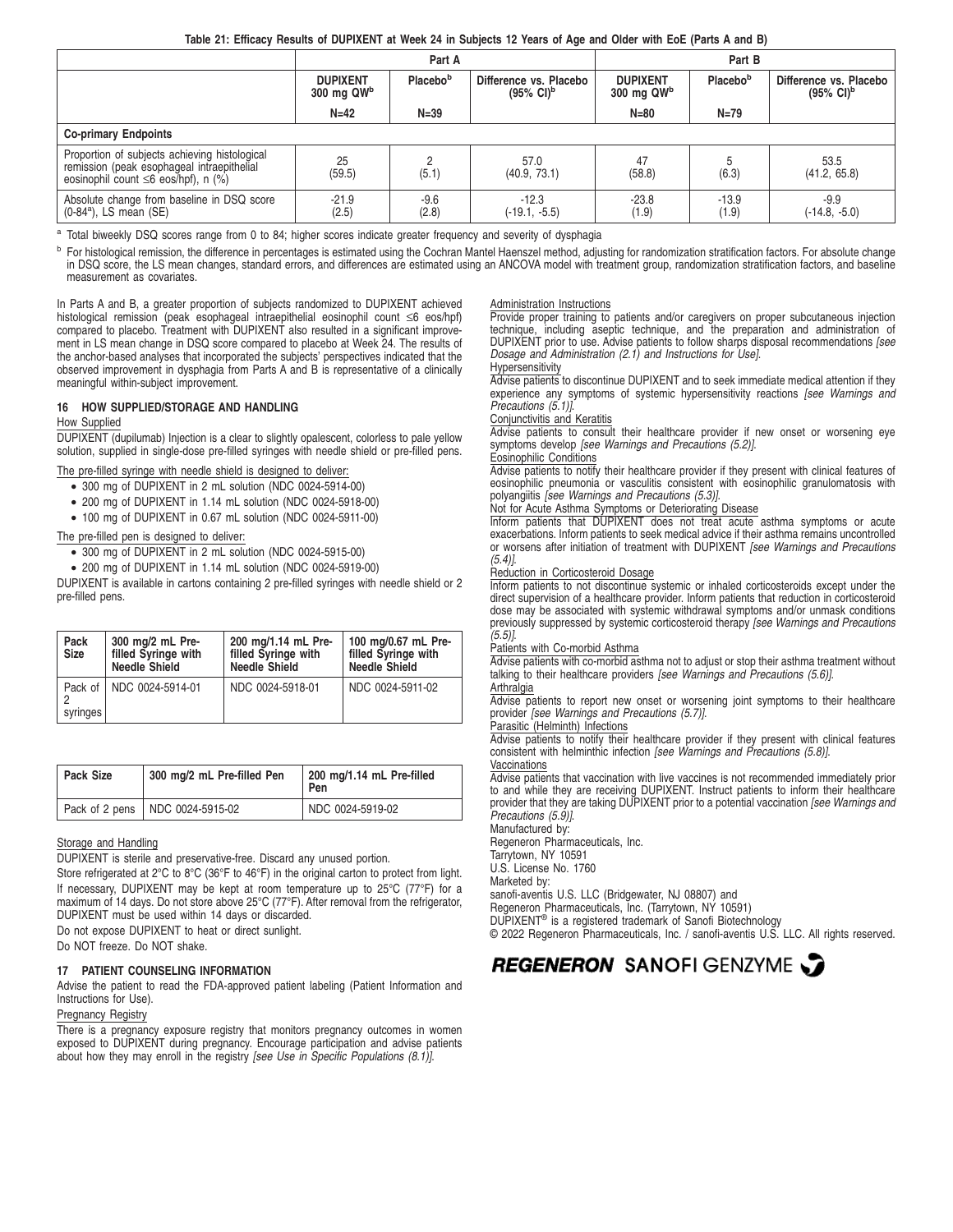# **Patient Information DUPIXENT® (DU-pix-ent) (dupilumab) injection, for subcutaneous use**

# **What is DUPIXENT?**

DUPIXENT is a prescription medicine used:

- $\circ$  to treat adults and children 6 months of age and older with moderate-to-severe atopic dermatitis (eczema) that is not well controlled with prescription therapies used on the skin (topical), or who cannot use topical therapies. DUPIXENT can be used with or without topical corticosteroids.
- $\circ$  with other asthma medicines for the maintenance treatment of moderate-to-severe asthma in adults and children 6 years of age and older whose asthma is not controlled with their current asthma medicines. DUPIXENT helps prevent severe asthma attacks (exacerbations) and can improve your breathing. DUPIXENT may also help reduce the amount of oral corticosteroids you need while preventing severe asthma attacks and improving your breathing. DUPIXENT is not used to treat sudden breathing problems.
- $\circ$  with other medicines for the maintenance treatment of chronic rhinosinusitis with nasal polyposis (CRSwNP) in adults whose disease is not controlled.
- $\circ$  to treat adults and children 12 years of age and older, who weigh at least 88 pounds (40 kg), with eosinophilic esophagitis (EoE).
- DUPIXENT works by blocking two proteins that contribute to a type of inflammation that plays a major role in atopic dermatitis, asthma, chronic rhinosinusitis with nasal polyposis, and eosinophilic esophagitis.
- It is not known if DUPIXENT is safe and effective in children with atopic dermatitis under 6 months of age.
- It is not known if DUPIXENT is safe and effective in children with asthma under 6 years of age.
- It is not known if DUPIXENT is safe and effective in children with chronic rhinosinusitis with nasal polyposis under 18 years of age.
- It is not known if DUPIXENT is safe and effective in children with eosinophilic esophagitis under 12 years of age and who weigh at least 88 pounds (40 kg).

**Do not use DUPIXENT** if you are allergic to dupilumab or to any of the ingredients in DUPIXENT. See the end of this leaflet for a complete list of ingredients in DUPIXENT.

# **Before using DUPIXENT, tell your healthcare provider about all your medical conditions, including if you:**

- have eye problems.
- have a parasitic (helminth) infection.
- are scheduled to receive any vaccinations. You should not receive a ″live vaccine″ right before and during treatment with DUPIXENT. • are pregnant or plan to become pregnant. It is not known whether DUPIXENT will harm your unborn baby.
- Pregnancy Exposure Registry. There is a pregnancy exposure registry for women who use DUPIXENT during pregnancy. The purpose of this registry is to collect information about the health of you and your baby. Your healthcare provider can enroll you in this registry. You may also enroll yourself or get more information about the registry by calling 1-877-311-8972 or going to https://mothertobaby.org/ongoing-study/dupixent/.
- are breastfeeding or plan to breastfeed. It is not known whether DUPIXENT passes into your breast milk.

Tell your healthcare provider about all of the medicines you take, including prescription and over-the-counter medicines, vitamins, and herbal supplements.

# **Especially tell your healthcare provider if you:**

- are taking oral, topical, or inhaled corticosteroid medicines
- have asthma and use an asthma medicine
- have atopic dermatitis, CRSwNP, or EoE, and also have asthma

**Do not** change or stop your corticosteroid medicine or other asthma medicine without talking to your healthcare provider. This may cause other symptoms that were controlled by the corticosteroid medicine or other asthma medicine to come back.

# **How should I use DUPIXENT?**

- **See the detailed** ″**Instructions for Use**″ **that comes with DUPIXENT for information on how to prepare and inject DUPIXENT and how to properly store and throw away (dispose of) used DUPIXENT pre-filled syringes and pre-filled pens.**
- Use DUPIXENT exactly as prescribed by your healthcare provider.
- Your healthcare provider will tell you how much DUPIXENT to inject and how often to inject it.
- DUPIXENT comes as a single-dose pre-filled syringe with needle shield or as a pre-filled pen.
	- $\circ$  The DUPIXENT pre-filled pen is only for use in adults and children 12 years of age and older.
	- The DUPIXENT pre-filled syringe is for use in adults and children 6 months of age and older.
- DUPIXENT is given as an injection under the skin (subcutaneous injection).
- If your healthcare provider decides that you or a caregiver can give the injections of DUPIXENT, you or your caregiver should receive training on the right way to prepare and inject DUPIXENT. **Do not** try to inject DUPIXENT until you have been shown the right way by your healthcare provider. In children 12 years of age and older, it is recommended that DUPIXENT be given by or under the supervision of an adult. In children younger than 12 years of age, DUPIXENT should be given by a caregiver.
- **If your dose schedule is every week and you miss a dose of DUPIXENT:** Give the DUPIXENT injection as soon as possible and start a new every week dose schedule from the time you remember to take your DUPIXENT injection.
- **If your dose schedule is every other week and you miss a dose of DUPIXENT:** Give the DUPIXENT injection within 7 days from the missed dose, then continue with your original schedule. If the missed dose is not given within 7 days, wait until the next scheduled dose to give your DUPIXENT injection.
- **If your dose schedule is every 4 weeks and you miss a dose of DUPIXENT:** Give the DUPIXENT injection within 7 days from the missed dose, then continue with your original schedule. If the missed dose is not given within 7 days, start a new every 4 week dose schedule from the time you remember to take your DUPIXENT injection.
- If you inject too much DUPIXENT (overdose), get medical help or contact a Poison Center expert right away at 1-800-222-1222.
- Your healthcare provider may prescribe other medicines to use with DUPIXENT. Use the other prescribed medicines exactly as your healthcare provider tells you to.